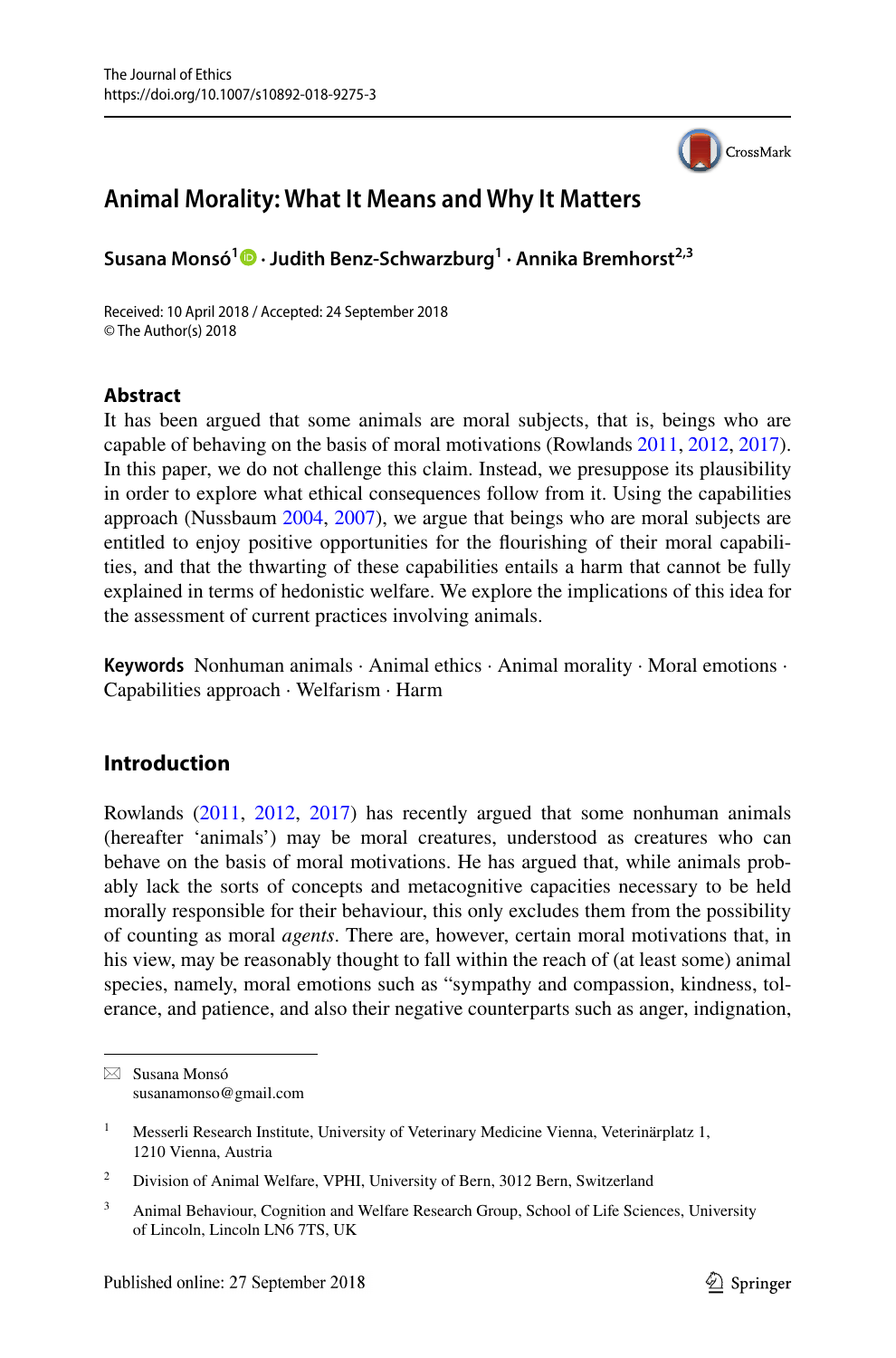malice, and spite", as well as "a sense of what is fair and what is not" (Rowlands [2012](#page-26-1), 32). If animals do indeed behave on the basis of moral emotions, they should, he argues, be considered moral *subjects*, even if their lack of sophisticated cognitive capacities prevents us from holding them morally responsible.<sup>1</sup>

The empirical evidence gathered until now suggests that Rowlands may be on the right track and that some animals are indeed capable of behaving morally. Some studies, for instance, have found that animals are sometimes willing to help others when there is no direct gain involved, or even a direct loss. Such apparently altruistic behaviour has been shown by rats (Church [1959](#page-23-0); Rice and Gainer [1962;](#page-26-4) Evans and Braud [1969](#page-24-0); Greene [1969;](#page-24-1) Bartal et al. [2011;](#page-22-0) Sato et al. [2015\)](#page-26-5), pigeons (Watanabe and Ono [1986](#page-27-0)), and several primate species (Masserman et al. [1964;](#page-25-1) Wechkin et al. [1964;](#page-27-1) Warneken and Tomasello [2006;](#page-27-2) Burkart et al. [2007;](#page-23-1) Warneken et al. [2007](#page-27-3); Lakshminarayanan and Santos [2008;](#page-25-2) Cronin et al. [2010](#page-23-2); Horner et al. [2011;](#page-25-3) Schmelz et al. [2017\)](#page-27-4). It has further been found that some animals will offer apparent consolation to individuals in distress, a behaviour that is thought to be triggered by empathic processes and has been observed in primates (de Waal and van Roosmalen [1979](#page-27-5); Kutsukake and Castles [2004;](#page-25-4) Cordoni et al. [2006;](#page-23-3) Fraser et al. [2008](#page-24-2); Clay and de Waal [2013](#page-23-4); Palagi et al. [2014\)](#page-26-6), corvids (Seed et al. [2007](#page-27-6); Fraser and Bugnyar [2010](#page-24-3)), canines (Cools et al. [2008;](#page-23-5) Palagi and Cordoni [2009;](#page-26-7) Custance and Mayer [2012](#page-24-4)), elephants (Plotnik and de Waal [2014\)](#page-26-8), horses (Cozzi et al. [2010\)](#page-23-6), budgerigars (Ikkatai et al. [2016\)](#page-25-5), and prairie voles (Burkett et al. [2016\)](#page-23-7). A few studies have also found an aversion to inequity in chimpanzees (Brosnan et al. [2005,](#page-23-8) [2010](#page-23-9)), monkeys (Brosnan and de Waal [2003;](#page-23-10) Cronin and Snowdon [2008](#page-23-11); Massen et al. [2012\)](#page-25-6), dogs (Range et al. [2008\)](#page-26-9), and rats (Oberliessen et al. [2016](#page-26-10)), which suggests the presence of a sense of fairness in these species.[2](#page-1-1)

While we believe that all this evidence provides *prima facie* support for Rowlands' position, in this paper our aim is not to engage in an empirical or conceptual assessment of the claim that animals can be moral subjects. Rather, we shall grant that moral subjecthood in animals is at least a theoretical possibility with some

<span id="page-1-0"></span><sup>&</sup>lt;sup>1</sup> The idea that some animals have some degree of moral agency has also been defended by other authors, such as Sapontzis [\(1987](#page-26-11)), Pluhar [\(1995](#page-26-12)), De Grazia (1996), Shapiro [\(2006](#page-27-7)) and Andrews and Gruen ([2014\)](#page-22-1). We focus on Rowlands' approach for present purposes because it is the most detailed philosophical account of animal morality to date, and also because we fnd the distinction between moral subjects and moral agents to be very useful when discussing animal morality.

<span id="page-1-1"></span> $2<sup>2</sup>$  In addition to these systematic studies, which document animals engaging in apparently moral behaviour towards both humans and conspecifcs, one can easily come across many relevant anecdotes. For instance, there are reports of dolphins helping other dolphins (Park et al. [2012](#page-26-13)), and even humans (Bekoff and Pierce [2009,](#page-23-12) 108).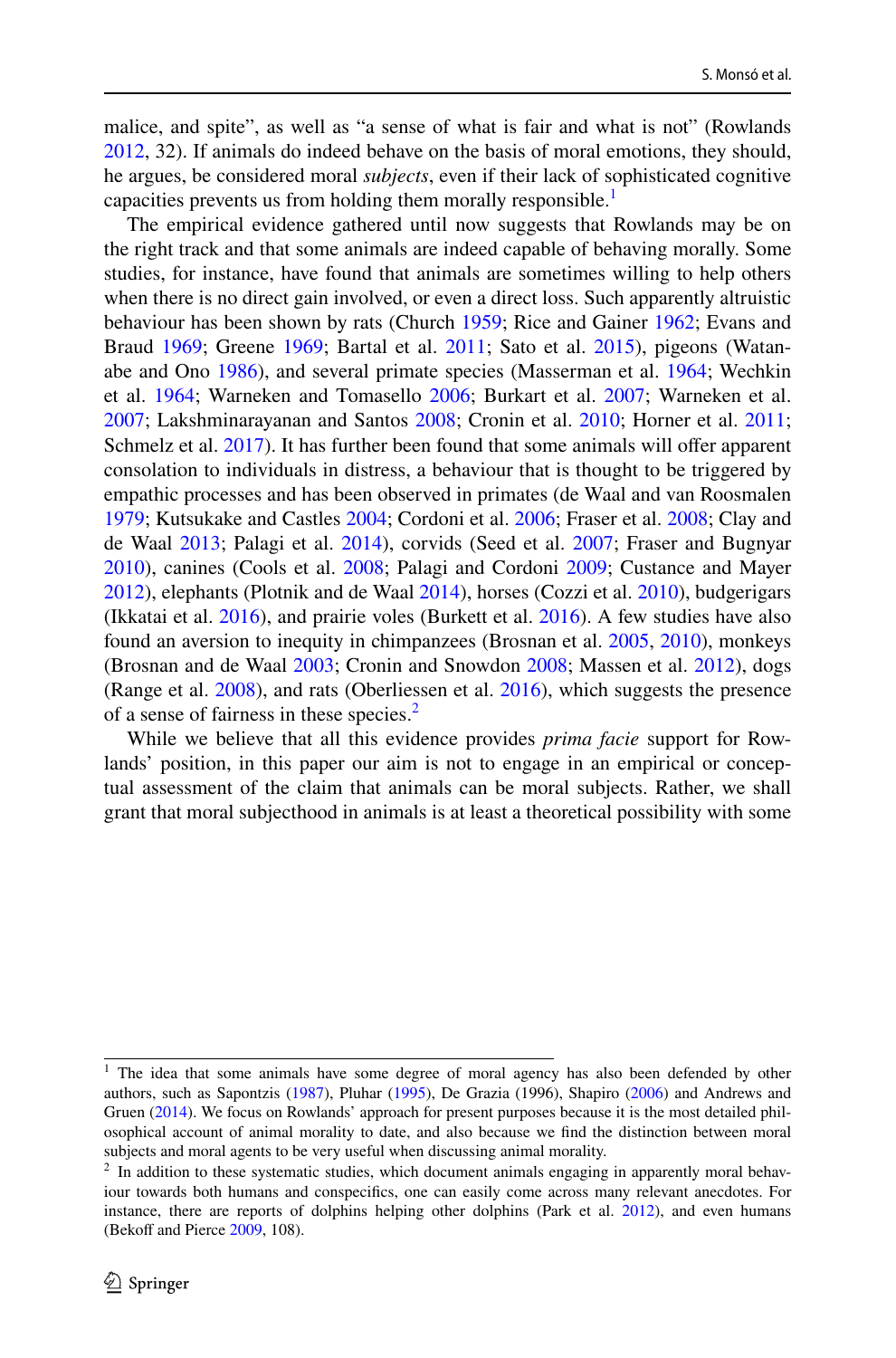empirical plausibility.<sup>[3](#page-2-0)</sup> Our focus, instead, is going to be on determining the ethical consequences that follow from considering that a certain animal is a moral subject.

Morality has long been understood as a feature that distinguishes humanity from the rest of the animal kingdom. It is not uncommon to fnd authors who use this distinguishing characteristic as a basis for denying moral rights to animals. McCloskey, for instance, argues that "[w]ithout a moral capacity, actually or potentially, there can be […] no moral exercise or waiving of a moral right, and hence no moral rights possessed by mammals that lack moral autonomy, actually and potentially" (McCloskey [1987](#page-25-7), 79). The idea that only moral beings are entitled to moral consideration is especially salient in the contract tradition in ethics, as exemplifed by the theories of Hobbes, Locke, and Kant, and can be traced back to Epicurus, who claimed: "[w] ith regard to those animals that do not have the power of making a covenant to not harm one another or be harmed, there is neither justice nor injustice" (KD, §32). This idea is also found in contemporary contractualism. For instance, Rawls states that "equal justice is owed to those who have the capacity to take part in and to act in accordance with the public understanding of the initial situation" in which the principles of justice are chosen (Rawls [1971](#page-26-14), 505). This means that, in his view, "it is precisely the moral persons who are entitled to equal justice," where moral persons are understood as those beings who are "capable of having […] a conception of their good," as well as "a sense of justice" (Ibid.).

While any theory that requires individuals to be moral in order to matter morally can be questioned (see, for instance, Rowlands [2002](#page-26-15) for a critique of the Rawlsian position), the fact remains that characterising humans as the only moral creatures may contribute to justifying a view of our species as superior to the rest, and of nature as being somehow at our disposal.[4](#page-2-1) This is exemplifed by Machan, who states that "[n]ormal human life involves moral tasks, and that is why we are more important than other beings in nature," a claim he uses to justify making "the best use of nature for our success in living our lives" (Machan [2002](#page-25-8), 10–11). Any research project that explores the continuity between our species and the rest of the animal kingdom has the potential to deliver results that can serve to subvert this view of humanity, and consequently question our widespread exploitation of animals (Benz-Schwarzburg and Knight [2011](#page-23-13); Benz-Schwarzburg [2012\)](#page-23-14). Determining that

<span id="page-2-0"></span><sup>&</sup>lt;sup>3</sup> While the possibility of animal morality is gaining increasing support from scholars, there are authors who have expressed dissenting views, on both empirical and conceptual grounds. There are, for instance, empirical critiques of the 'fairness' experiments by Brosnan and De Waal (e.g. Penn et al. [2008\)](#page-26-16), as well as the 'empathy' studies on rodents (e.g. Schwartz et al. [2017\)](#page-27-8). There are also conceptual critiques that focus on whether these studies provide evidence of specifcally moral motivations (see e.g. Korsgaard [2006](#page-25-9); Carron [2018](#page-23-15) for critiques of De Waal's interpretation of the relevant studies). For a comprehensive overview of the conceptual disagreements in the animal morality debate, see Fitzpatrick ([2017\)](#page-24-5). For an up-to-date discussion of the empirical evidence and the debates on how to interpret it, see Andrews and Monsó (in preparation).

<span id="page-2-1"></span><sup>&</sup>lt;sup>4</sup> This line of thinking is deeply rooted in different cultures. In the Judeo-Christian tradition, for example, human superiority has traditionally been interpreted as granting a right to dominate and exploit nature. Some modern theologians, however, argue that human superiority should instead be interpreted as implying a duty of stewardship (e.g. Linzey and Cohn-Sherbok [1997](#page-25-10)).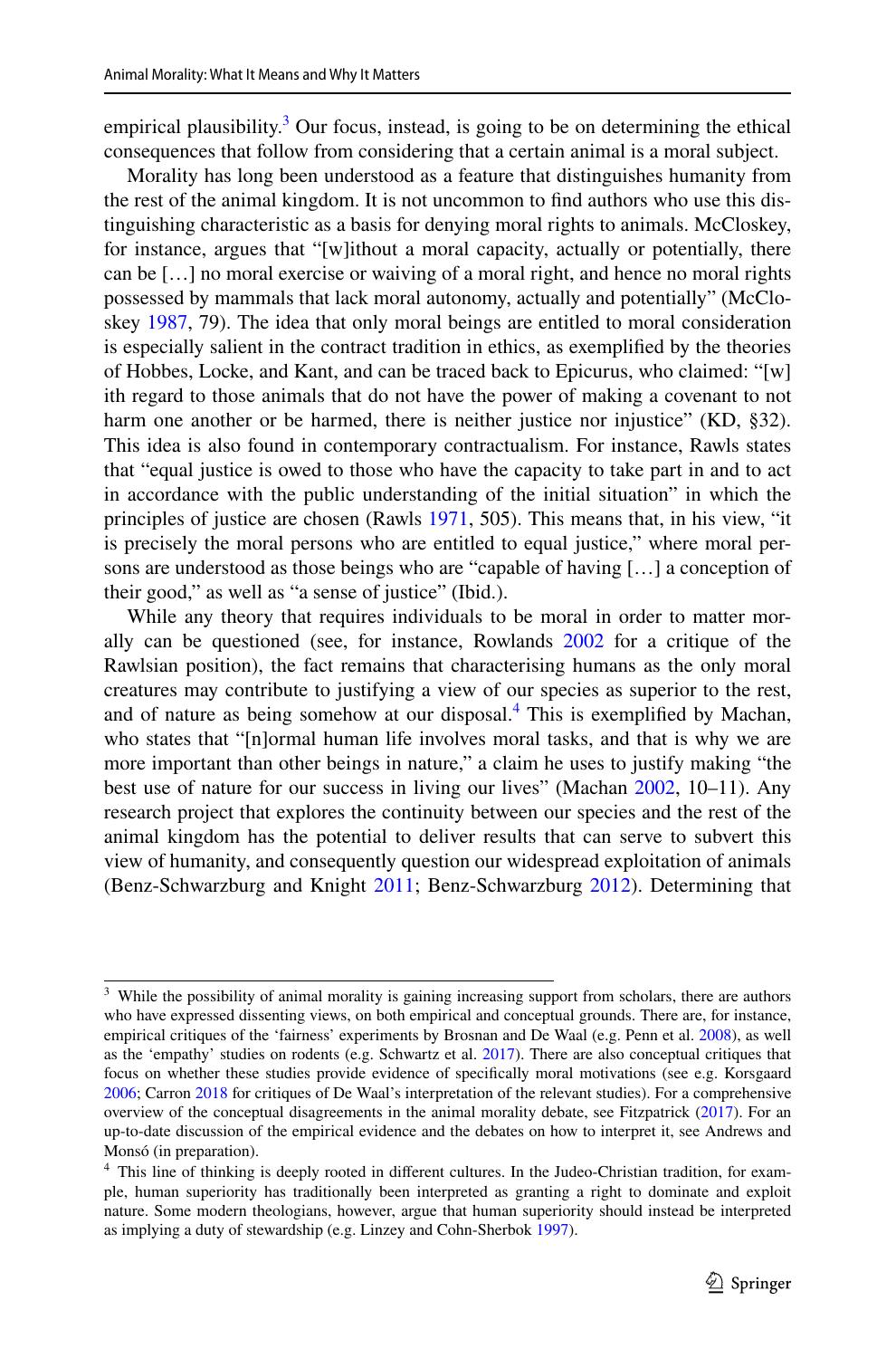morality extends beyond the human species would thus help undermine any claims of human superiority that could be used to justify the mistreatment of animals.<sup>[5](#page-3-0)</sup>

However, we will argue that this is not the only ethical consequence attached to the idea of animals as moral subjects. It is generally assumed that the kind of ethical treatment a certain being is entitled to depends upon the *type* of being she is. While this idea has been questioned by some authors (e.g. Crary [2010\)](#page-23-16), most ethicists consider that a species' features are the cornerstone of the type of ethical treatment its members deserve. White, for example, links the very idea of ethics to the appreciation of a species' capacities. He does so by referring to the notion of vulnerability:

Ethics—our labeling actions as 'right' or 'wrong'—is grounded in the idea that the type of consciousness that we have gives us special capacities and vulnerabilities. When we label something as 'wrong', then, we're saying that it crosses the line with regard to not respecting some fundamental feature that makes us human. (White [2007](#page-27-9), 155)

It seems, indeed, plausible to consider that the ways in which members of a species can be *harmed* make them *vulnerable* in certain specifc ways, and, in turn, shape the kinds of *duties* we might hold towards them. For instance, it makes no sense to say of a non-sentient being that she has a right not to be subjected to unnecessary pain. Taking this idea as our point of departure, we will argue that there is a *specifc kind of harm* that can afect moral subjects *as such*, and that certain *specifc rights or entitlements* follow from this. And, importantly, we will argue that this specifc kind of harm cannot be captured *merely* by saying that the individual is suffering, that her experiential welfare is impaired.

In order to defend this position, we are frst going to introduce what we shall term the 'welfarist' position in animal ethics, which we will understand in a specifc, and somewhat narrow, sense, and will constitute the focus of our critique. In the next section, we will construct a hypothetical example of an animal who has the ability to behave on the basis of a certain moral motivation and, thus, qualifes as a moral subject. Using Nussbaum's capabilities approach as our theoretical framework, we will then illustrate the kind of harm that can afect this individual *because* she possesses this motivation, and the entitlements that she has as a result of this. We will subsequently return to the welfarist position and argue that a purely welfare-oriented analysis of this individual's case would not capture the full dimension of this harm. In the fnal section before concluding, we will go back into the 'real world' and examine some of the practices involving animals using these considerations as our guide. Our aim will be to show how humans may be interfering with the moral subjecthood of animals in a way that constitutes a violation of their entitlements.

<span id="page-3-0"></span><sup>&</sup>lt;sup>5</sup> One could object here by saying that full moral status depends on full-fledged moral agency, which can be plausibly regarded as an exclusively human domain (barring any extraterrestrial moral agents). However, we assume that anyone who defends this position would be unable to satisfactorily address the so-called 'marginal cases' objection, namely, that some humans don't possess full-fedged moral agency, due to age or impairment, and yet we still want to grant them full moral status.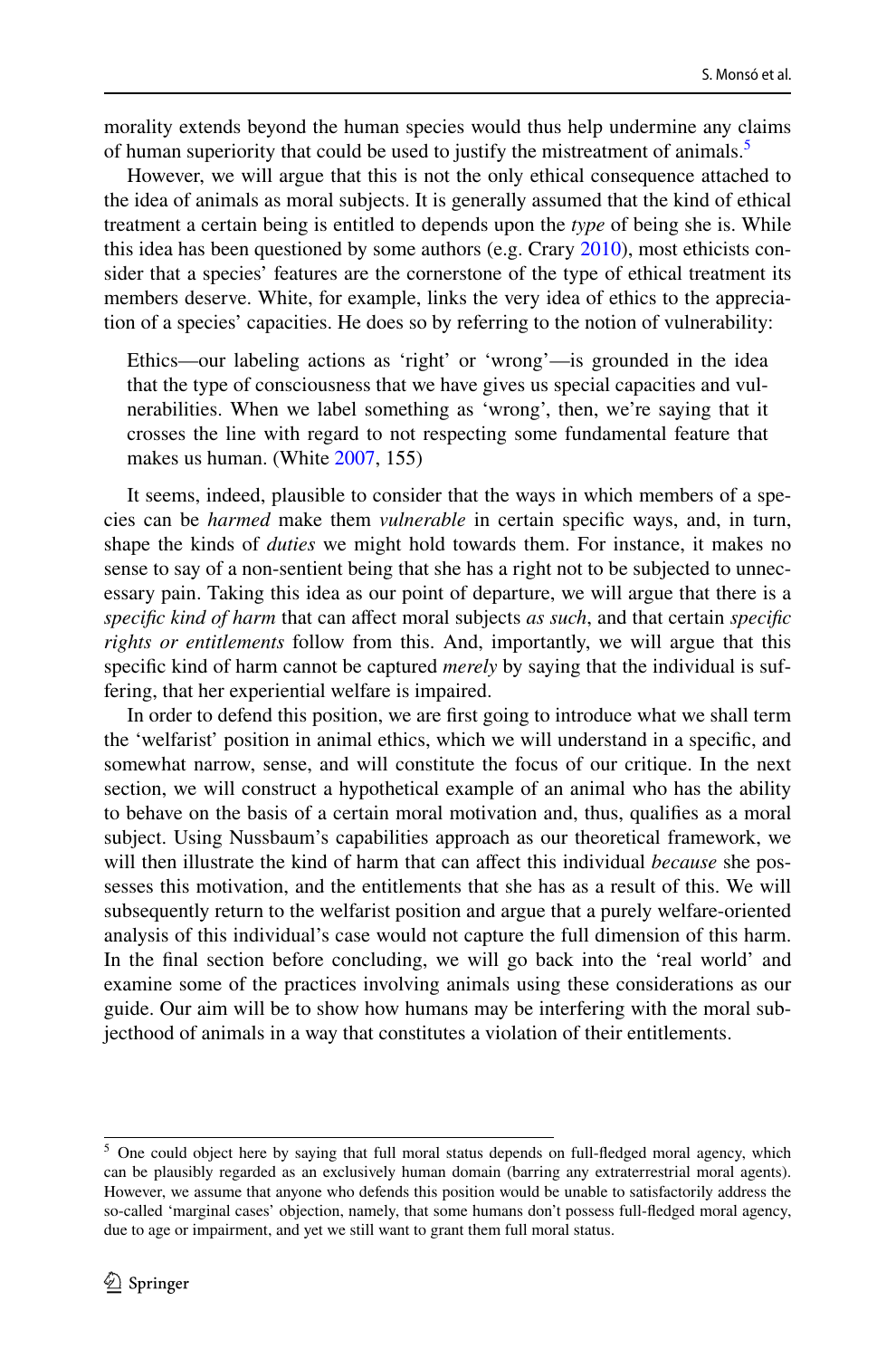# **Welfarism and Animal Ethics**

We are going to argue that the ethical implications that follow from moral subjecthood cannot be captured solely in terms of welfare. The word 'welfare' has many diferent meanings, stemming from debates in axiology, political philosophy, animal ethics, and animal welfare science. For present purposes, we will use it in a narrow sense, to signify 'experiential welfare' or 'subjective quality of life,' in the hedonistic sense of these terms. Accordingly, the position that we shall call 'welfarism' boils down to the idea that hedonistic welfare, or hedonistic quality of life, is the only variable that matters when it comes to measuring well-being.<sup>[6](#page-4-0)</sup> This means that increases in wellbeing are understood to correlate with an improvement in the hedonistic aspects of an individual's life, and conversely, decreases in well-being are understood to correlate with a deterioration in these aspects. Thus, one cannot be made worse off (e.g. by having one's freedom or autonomy taken away) unless one *feels* worse off (either immediately or as a later consequence).

Welfarism is not necessarily tied to a particular normative theory. It is a theory about what is prudentially valuable, what constitutes well-being, but it does not tell us anything about how this value ought to be pursued. Thus, there can, in principle, be both consequentialist and deontological approaches to welfarism. What characterises the form of welfarism that we are concerned with, and constitutes the focus of our critique, is the endorsement of a hedonistic account of the good, according to which the only intrinsic good is pleasure (understood, in a broad sense, to encompass both physical pleasure and psychological enjoyment), and the only intrinsic bad is pain (understood, in a broad sense, to encompass both physical pain and psychological suffering).

There are several well-known problems that follow from hedonistic accounts of the good. These problems stem from two questionable claims involved in hedonism. On the one hand, one can question that all forms of pleasure are intrinsically good, for it seems that *how* one obtains pleasure also adds to its value or disvalue. On the other hand, there appear to be many other things that we value as intrinsically good besides pleasure. This is exemplifed by the classic "experience machine" thought experiment (Nozick [1974](#page-25-11), 42–45). This machine would provide us with a non-stop flow of pleasurable experiences if we were to be plugged into it instead of living our 'real' lives. The fact that we would not be willing to plug ourselves into it illustrates that there are other things we value in life besides pleasurable experiences. Among the things that are also proposed as intrinsically valuable, we can fnd freedom, knowledge, achievement, as well as relationships of friendship, care, and love (see, e.g., Rice [2013](#page-26-17)).

Some authors have developed more sophisticated forms of welfarism that are not defeated by Nozick's experience machine. For instance, Sumner has defended

<span id="page-4-0"></span><sup>6</sup> We use the term 'well-being' to refer, broadly, to how well life is going for an individual. We thus take welfarism to be a monistic theory that equates well-being with positive hedonistic welfare, and we understand pluralistic theories as defending the existence of other prudential goods that contribute to well-being.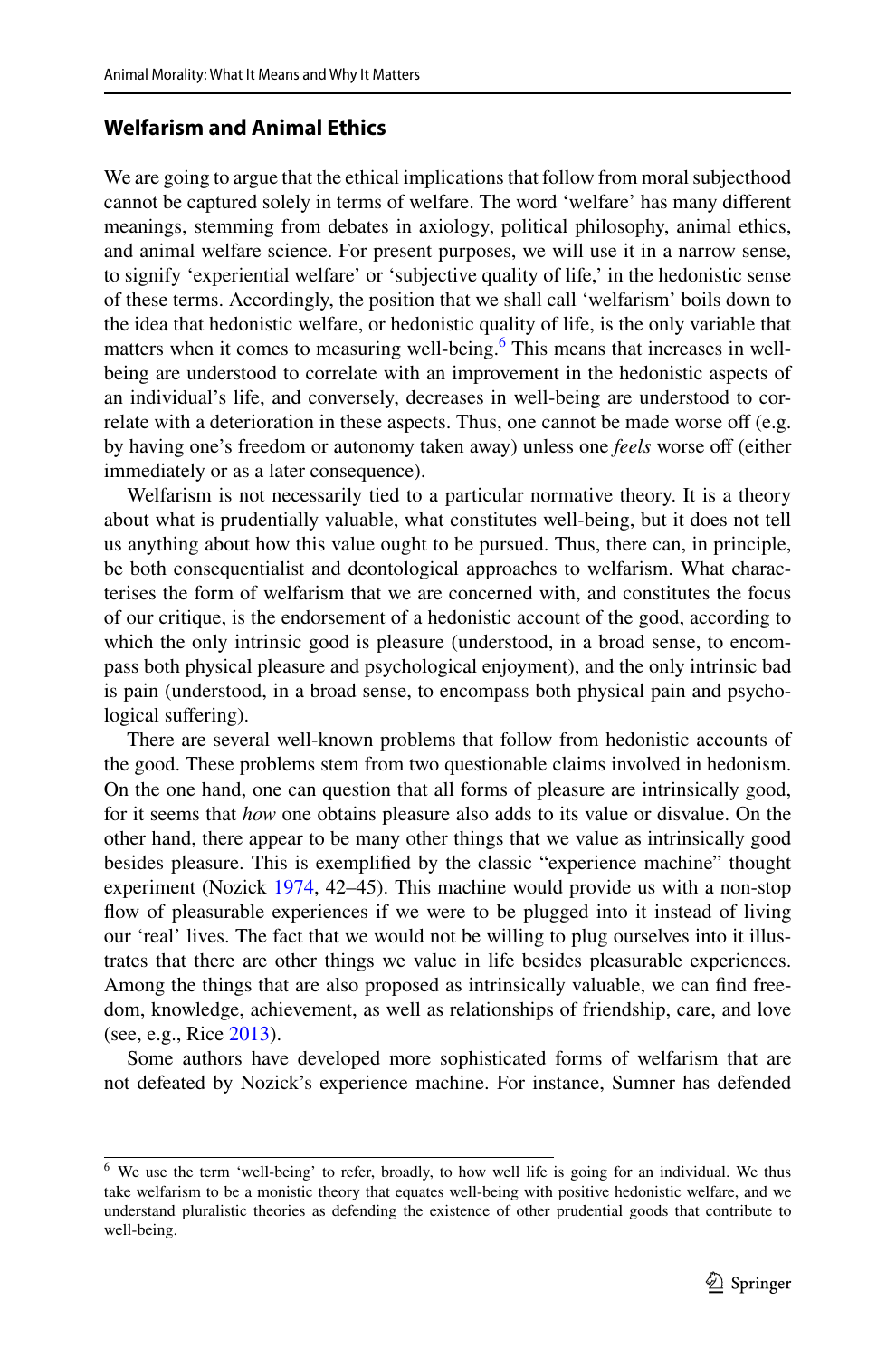a form of welfarism that "requires that a subject's endorsement of the conditions of her life, or her experiences of them as satisfying or fulflling, be authentic" (Sumner [1996,](#page-27-10) 139), which means that the subject has to be autonomous and properly informed. This authenticity condition allows Sumner to escape Nozick's objection. However, Sumner appears to not merely consider pleasure as intrinsically valuable, but also autonomy, since for him it is of high importance to preserve "the authority of welfare subjects to determine for themselves which goods they will pursue in their lives" (Ibid., 98). The value of autonomy appears to be intrinsic and not merely instrumental, for he does not simply present it as a tool to ensure enjoyable experiences, but appears to value it in itself (see, e.g. Ibid., 166 ff.). If this interpretation of Sumner is correct, then his theory does not qualify as 'welfarist' in the sense in which we are using the term.

Regardless of how Sumner's welfarism is best to be interpreted, our aim here is to criticise a less sophisticated form of welfarism, in which the sole criterion for determining the well-being of an individual is the presence or otherwise of pleasure and pain, broadly construed. Welfarism, thus understood, is not very popular as an account of *human* well-being, but it is a predominant approach when evaluating animal husbandry procedures and other forms of human-animal interaction. Welfarists consider that animals are harmed by humans only in those cases in which our treatment of them generates pain or sufering, or removes opportunities for pleasant or satisfying experiences. And conversely, an improvement in the way animals are treated is thought to exist whenever there is a decrease in sufering or an increase in joyful experiences. This is especially salient in scholars that attach to the so-called 'feelings school' within animal welfare science, for whom "welfare is all to do with what the animal feels, with the absence of negative subjective emotional states [...] and [...] the presence of positive subjective emotional states" (Duncan  $2004$ , 88).<sup>[7](#page-5-0)</sup> Some animal ethicists also exemplify this position, like Rollin, who has argued that "how the animal feels subjectively, what it experiences, is the key feature of welfare or well-being" (Rollin [2004,](#page-26-18) 16). A further prominent example is Ryder's painism, which is founded on the idea that the property "that all bad things share […] is that they all cause pain (in its broad sense)" (Ryder [1999,](#page-26-19) 36), and so the aim of animal ethics "should be to reduce the pain felt by individuals" (Ryder [1999](#page-26-19), 40).

We believe that there is some truth to welfarism. There are certain moral problems with regards to which a welfarist approach provides us with a satisfactory analysis, for it is undoubtedly the case that pleasure and pain are, respectively, goodand bad-making properties of situations, other things being equal. Moreover, there is an undeniable advantage to welfarism. For those concerned with how animals are

<span id="page-5-0"></span> $<sup>7</sup>$  Following Schmidt ([2011,](#page-27-11) 158), welfare scientists can be broadly categorised into those that focus on</sup> the *subjective* aspects of animal well-being (e.g. Duncan [1993\)](#page-24-7) and those that focus on *objective* aspects, such as biological functioning, the ability to cope with the environment (e.g. Broom [1991\)](#page-23-17), or quantifiable measures of animal welfare such as behavioural indicators (e.g. Dawkins [2006](#page-24-8)). However, there are also welfare scientists that stress both (e.g. Webster [2005](#page-27-12)). Our critique of welfarism in this paper is directed at those scholars that focus on the subjective aspects. It is important to note, though, that in animal welfare science subjective quality of life is often considered a very dominant component of animal well-being.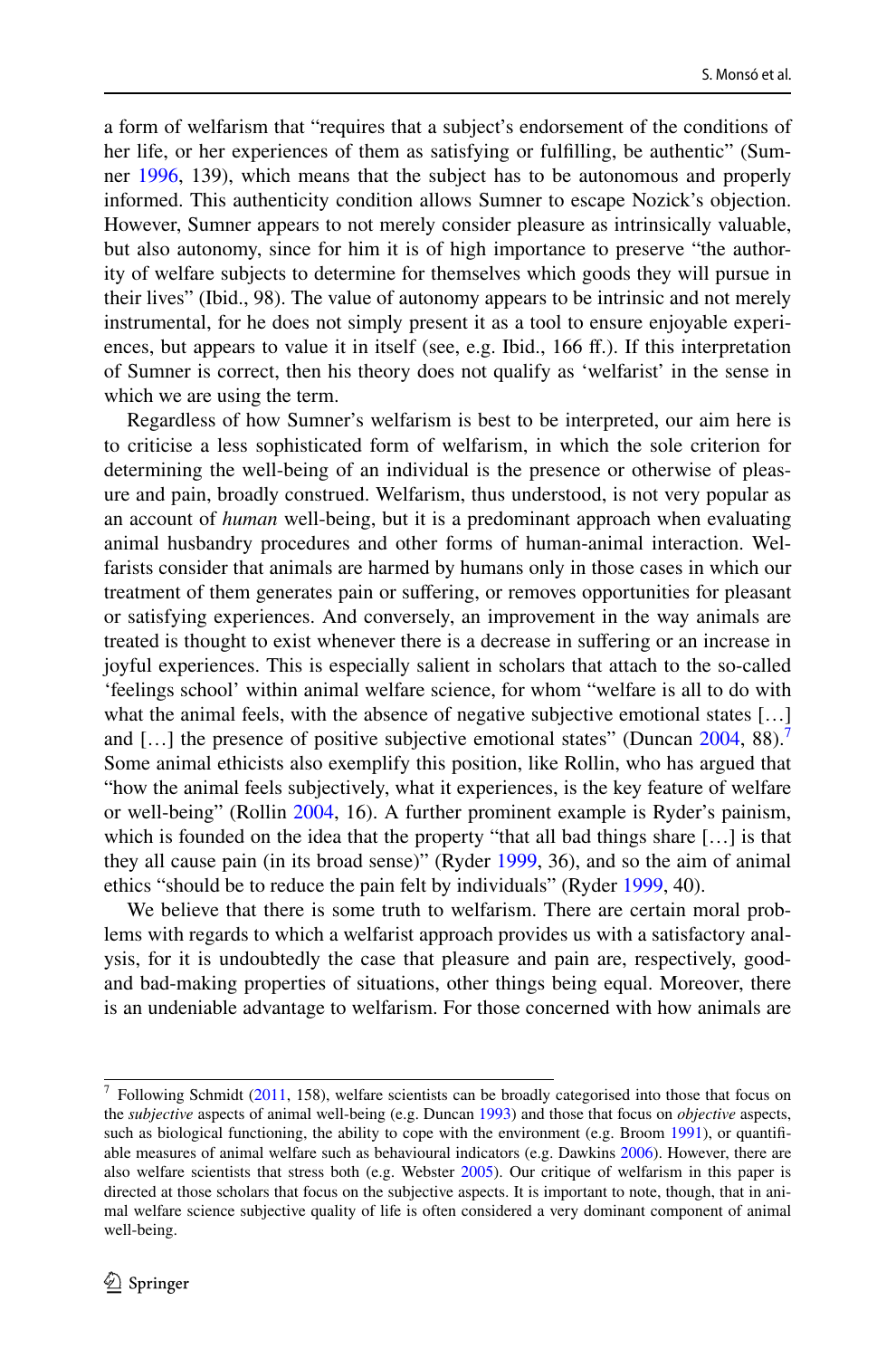treated, welfarism is a good position to adopt, strategically, insofar as most people will agree that subjective quality of life matters to those animals who are sentient, while the existence of other prudential values that apply to animals' lives is a matter of some controversy. We acknowledge this advantage, but do not consider this to be sufficient reason, on its own, to fully embrace this approach. We consider that welfarism is problematic if we pretend it to account for *all* the components of a good life, and, conversely, it is also problematic if we pretend it to account for *all* the possible harms that can afect an individual. In the specifc case of the moral subjecthood of animals, the ethical implications that follow from it, we shall argue, cannot be fully captured from a welfarist standpoint.

## **A Thought Experiment: The Case of Sustitia**

We are going to defend the claim that if one is a moral subject, then one can be subjected to a specifc type of harm that (1) cannot obtain when one lacks moral subjecthood, and (2) cannot be fully explained in terms of welfare. In order to defend this idea, we will use the example of a sow that we shall call Sustitia. To facilitate our critique of welfarism, we are going to build this example in two steps. First, we will offer a characterisation of Sustitia as an individual who is being harmed in a way that can be fully captured from a welfarist perspective. We shall call her Sustitia<sub>1</sub>. Then, we will turn Sustitia into a *moral subject*, for the purpose of illustrating how welfarism cannot give a proper account of the ethical implications in this case. We shall call this second individual Sustitia<sub>2</sub>. Both Sustitia<sub>1</sub> and Sustitia<sub>2</sub> may resemble actual sows in certain respects, but it is very important to bear in mind that they are not meant to be *real*, or even *realistic*, sows, but rather two *hypothetical constructs* that we will use to illustrate our point.

#### **Sustitia1: A Sentient Being**

Let us begin, then, with Sustitia<sub>1</sub>. We shall start from the assumption that Sustitia<sub>1</sub> is a rather simple being, whose abilities are largely limited to the basic needs of nutrition, rest, and reproduction. What is noteworthy about Sustitia<sub>1</sub> is her possession of *sentience*. This means, frst of all, that she has an ability to experience physical sensations. She can experience pleasure, and she can also experience pain, where these have a subjective 'felt' quality to them. Pleasure *feels good* to Sustitia<sub>1</sub>, and pain *feels bad*. Sustitia<sub>1</sub> can further experience affective states, and these too have a concrete phenomenal character. Some of these afective states are moods with no intentional object. Her happy moods and her sad moods also *feel* good and bad, respectively, to Sustitia<sub>1</sub>. Other affective states are emotions with intentional objects. There are things in her environment that she enjoys or feels happy *about*, and there are other things that she dislikes, that make her feel distressed, or sad, or angry, or fearful. Sustitia<sub>1</sub> experiences different things in her environment as good or bad, depending on how they make her *feel*.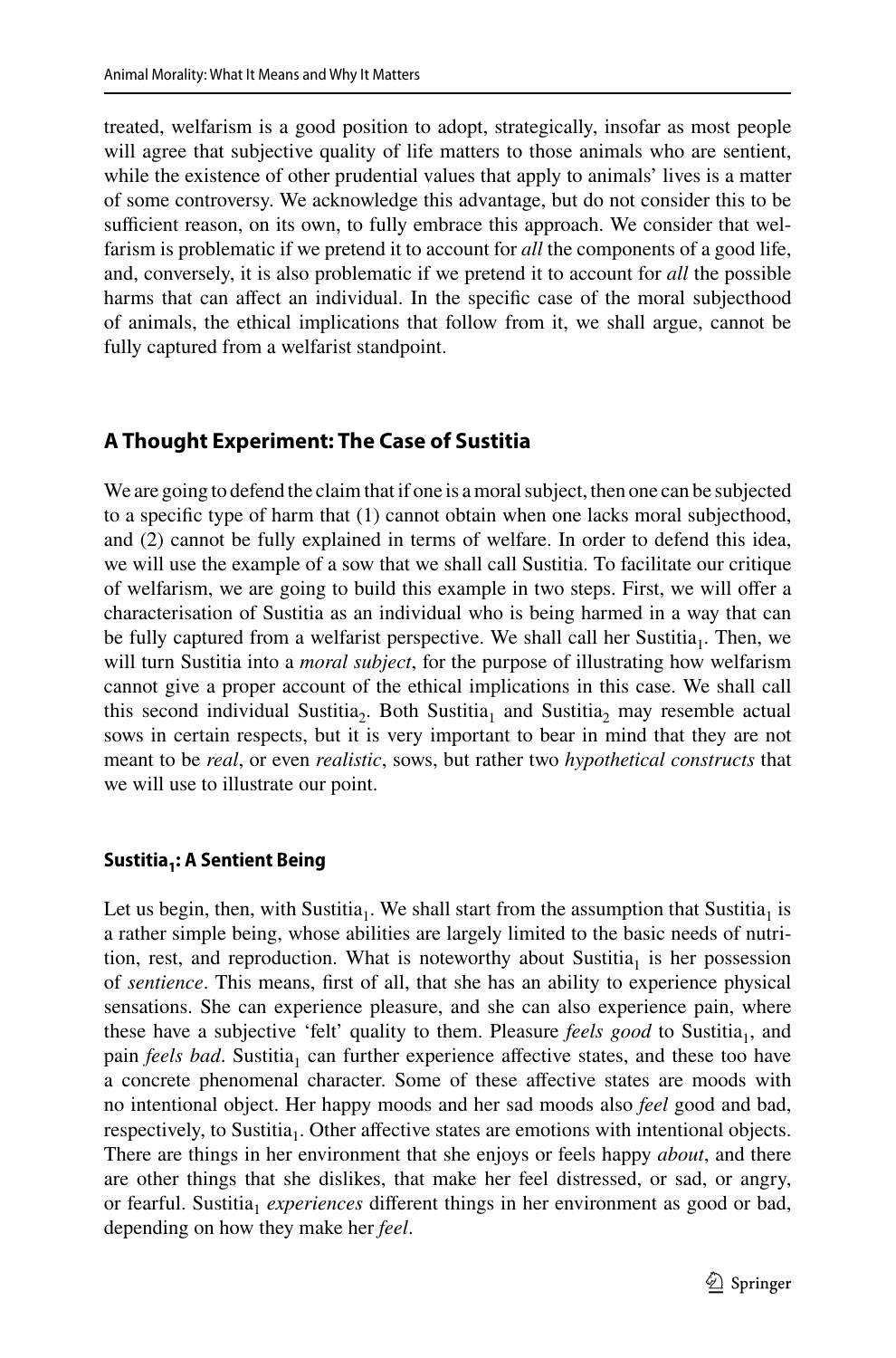Sustitia<sub>1</sub> lives on a farm. Since the moment she reached adulthood, she has been kept in a stall that is too small for her to move around freely. All she can do is stand up and lie down, which causes her stress and pain. To facilitate cleaning, the foor of her stall is slatted, which causes her claws to overgrow, resulting in painful leg and claw injuries, shoulder lesions, and teat damage. The food she is fed is low in fbre, leading to painful stomach ulcers. She is forced to urinate and defecate in the same place where she sleeps, which she fnds extremely unpleasant. A couple of times per year, she is made pregnant through artifcial insemination. Her human handlers are not always properly trained, and the insemination is often painful and scary. When she is about to give birth, she is put into a farrowing crate, where she will be kept for four weeks in a row, and which restricts her movements even further, causing even more distress and pain. Once the piglets are weaned, she is put back in her stall, and the cycle begins again. $\frac{8}{3}$  $\frac{8}{3}$  $\frac{8}{3}$ 

As we can see, Sustitia<sub>1</sub> is often in pain or distressed, and this psychological and physical sufering is a direct result of the way in which her human owners keep her. Theories in applied animal ethics tend to include a prohibition against causing unnecessary pain and sufering to animals. For instance, David DeGrazia's *principle of nonmalefcence* states that "[i]t is wrong to cause extensive unnecessary harm to others without their consent" (DeGrazia [2005;](#page-24-9) see also DeGrazia [1996](#page-24-10), chapter 9). Given that—we are supposing—Sustitia<sub>1</sub>'s suffering is un-consented and extensive, as well as questionable with regard to its necessity, $9$  the practices that give rise to it should consequently be brought into question.

As things stand in this example, it seems reasonable to say that Sustitia<sub>1</sub> is being *harmed* by her owners, given that these husbandry conditions lead her to suffer almost continuously. The harm that Sustitia<sub>1</sub> undergoes is by no means negligible. On the contrary, a plausible case could be made to argue that a fundamental right of Sustitia<sub>1</sub>—the right not to be subjected to extensive and unnecessary suffering—is being violated. We do not want to lessen the importance of this harm. However, we do want to highlight that this is a harm that can be *fully* accounted for in terms that refer *solely* to Sustitia<sub>1</sub>'s subjective experience. Of course, one could argue that, on account of being a farm animal, Sustitia<sub>1</sub> is also being harmed because she has had

<span id="page-7-0"></span> $8$  Even though Sustitia<sub>1</sub> is a hypothetical example, her life conditions do not differ much from those of sows in industrial farms. See EFSA [\(2007](#page-24-11)) for a comprehensive review of the welfare problems involved in pig husbandry.

<span id="page-7-1"></span><sup>&</sup>lt;sup>9</sup> What constitutes *unnecessary* suffering is, for sure, debatable. Farm animals are routinely subjected to a series of painful or stressful procedures that are deemed necessary out of economic interests. Farrowing crates, for instance, are used to prevent the sows from rolling over and crushing the piglets. However, studies have shown that sows kept in an enriched environment, with more space and access to straw and sand, are less likely to crush their piglets and more likely to respond to a piglet's distress cries by standing up (Herskin et al. [1998](#page-25-12)). Providing such environmental enrichment, together with the extra space required, would entail extra costs for the farmers, thus ultimately raising the price of pork. Are farrowing crates then "necessary"? It depends on the normative ethics one subscribes to. From the perspective of some utilitarian welfare ethics, it might be permissible to weigh the sows' interest in not sufering against the farmers' interest in earning a living. In contrast, from the perspective of other ethical accounts (including other consequentialist approaches, and for sure an animal rights approach), this might not be permissible, as the interest in not sufering ranks in principle higher than economic interests (at least as long as the latter do not constitute a matter of life or death for the farmer or consumer).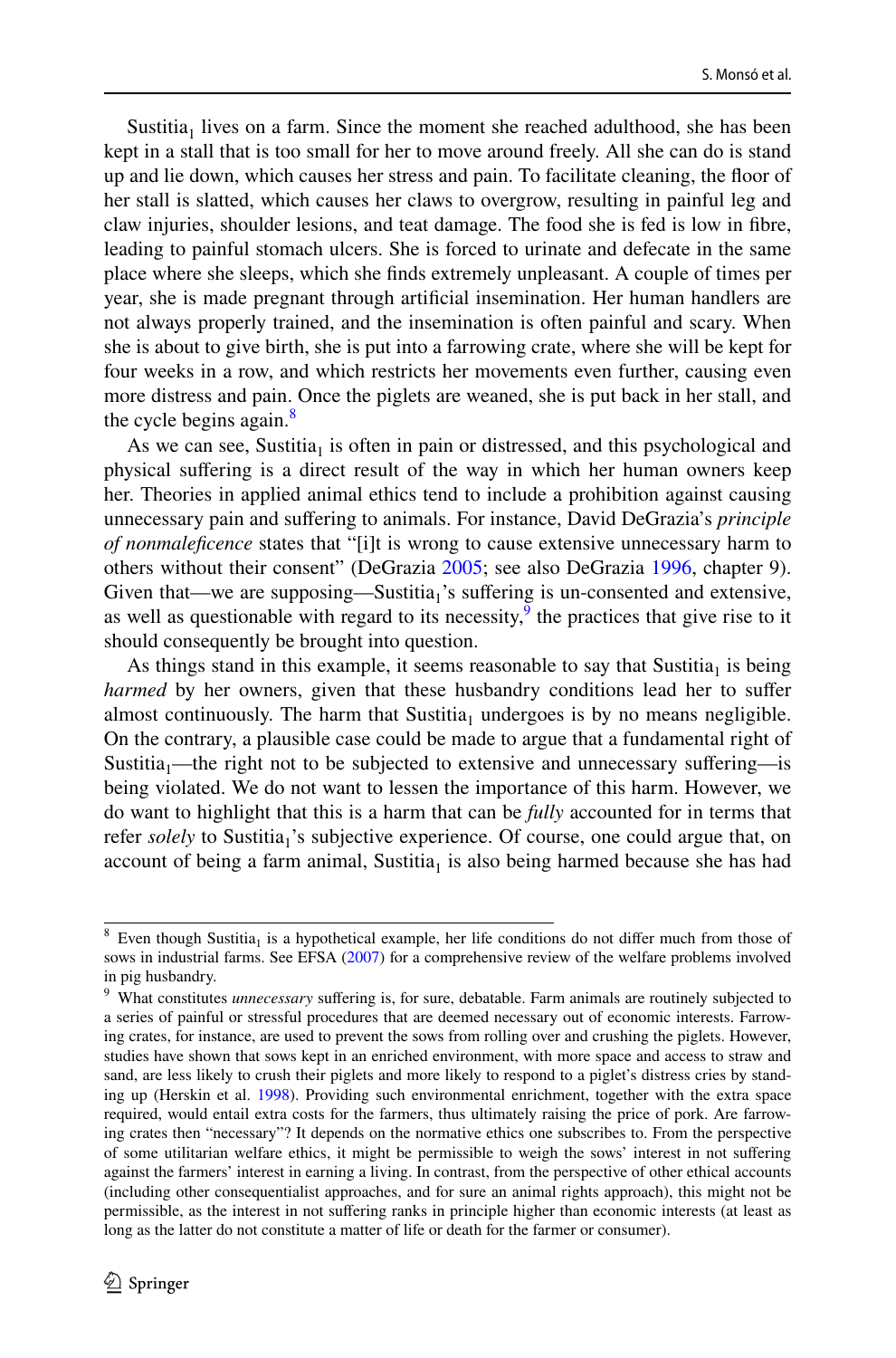her freedom taken away from her, or because she is being commodifed or exploited. These are fair points, but we want to bracket the harm that comes from her overall life experience and focus on the specifc harm that results directly from her husbandry conditions: the inadequate fooring, the restricted space, and so on. The latter is a harm that takes the form of a subjective negative experience. Because these conditions make her suffer, and her suffering is a bad thing, Sustitia<sub>1</sub> is *harmed* by them. If Sustitia<sub>1</sub> were to find these living conditions pleasant or enjoyable, then they wouldn't harm her (although, of course, it might still be wrong to exploit her). The harm that Sustitia<sub>1</sub> undergoes as a direct result of her husbandry conditions *consists of* her sufering. It is a welfare problem.

#### **Sustitia2: A Moral Subject**

Our characterisation of Sustitia<sub>1</sub> has not provided us with any reason to think that she is a moral subject, for she has been described as a fairly simple individual with entirely self-centred interests. Now, let's turn Sustitia into a moral subject. Accordingly, we shall now refer to her as Sustitia<sub>2</sub>. What makes her different from Sustitia<sub>1</sub> is that Sustitia<sub>2</sub> does not just suffer due to *her own* life conditions, she is also concerned with the well-being of the sows and piglets in her environment. She is surrounded by sows who are kept in the same conditions as her, and who are thus displaying continuous signs of distress. She also has to witness piglets undergoing tail-docking, teeth-clipping, and castration without anaesthesia or analgesia,<sup>10</sup> and she is not indiferent to their pain and distress.

Sustitia<sub>2</sub> is characterised by the possession of a mechanism in her brain that ensures that whenever she witnesses a conspecifc in distress, she too undergoes a form of distress<sup>11</sup> that (1) is *intentionally directed* at the distress of the conspecifc, and (2) has an *urge to engage in afliative behaviour* built into it. This means that, when Sustitia, witnesses the distress of any of the conspecifics in her environment, she automatically feels distressed *about their distress*, and this reliably compels her to *comfort* them. We are going to refer to this capacity of Sustitia<sub>2</sub> as her

<span id="page-8-0"></span><sup>&</sup>lt;sup>10</sup> In this respect, these hypothetical piglets are not so different from real piglets, as these are all routine procedures in livestock management (RSPCA [2016](#page-26-20)).

<span id="page-8-1"></span><sup>&</sup>lt;sup>11</sup> Sustitia<sub>2</sub> may share this capacity with actual pigs. Recent studies suggest that pigs possess a capacity for emotional contagion, for they tend to display behaviours associated with negative emotions (e.g. escape attempts, defecation) or positive ones (e.g. play behaviour, barks) depending on whether they are paired with a conspecifc who has undergone a negative or a positive treatment, respectively (Reimert et al. [2013;](#page-26-21) Reimert et al. [2015](#page-26-22); Goumon and Špinka [2016\)](#page-24-12). In fact, she also appears to share this capacity with chimpanzees (Parr [2001](#page-26-23)), geese (Wascher et al. [2008](#page-27-13)), dogs (Yong and Rufman [2014](#page-27-14); Huber et al. [2017](#page-25-13)), mice (Langford et al. [2006](#page-25-14); Jeon et al. [2010](#page-25-15)), rats (Knapska et al. [2006;](#page-25-16) Atsak et al. [2011\)](#page-22-2), prairie voles (Burkett et al. [2016\)](#page-23-7), and chickens (Edgar et al. [2011\)](#page-24-13). Studies on emotional contagion often involve animals undergoing negative stimuli in order to determine whether the witnessing animals get stressed, too. While this is an issue that goes beyond the scope of this paper, we would like to note that these sorts of experiments may be ethically problematic and should not remain unquestioned.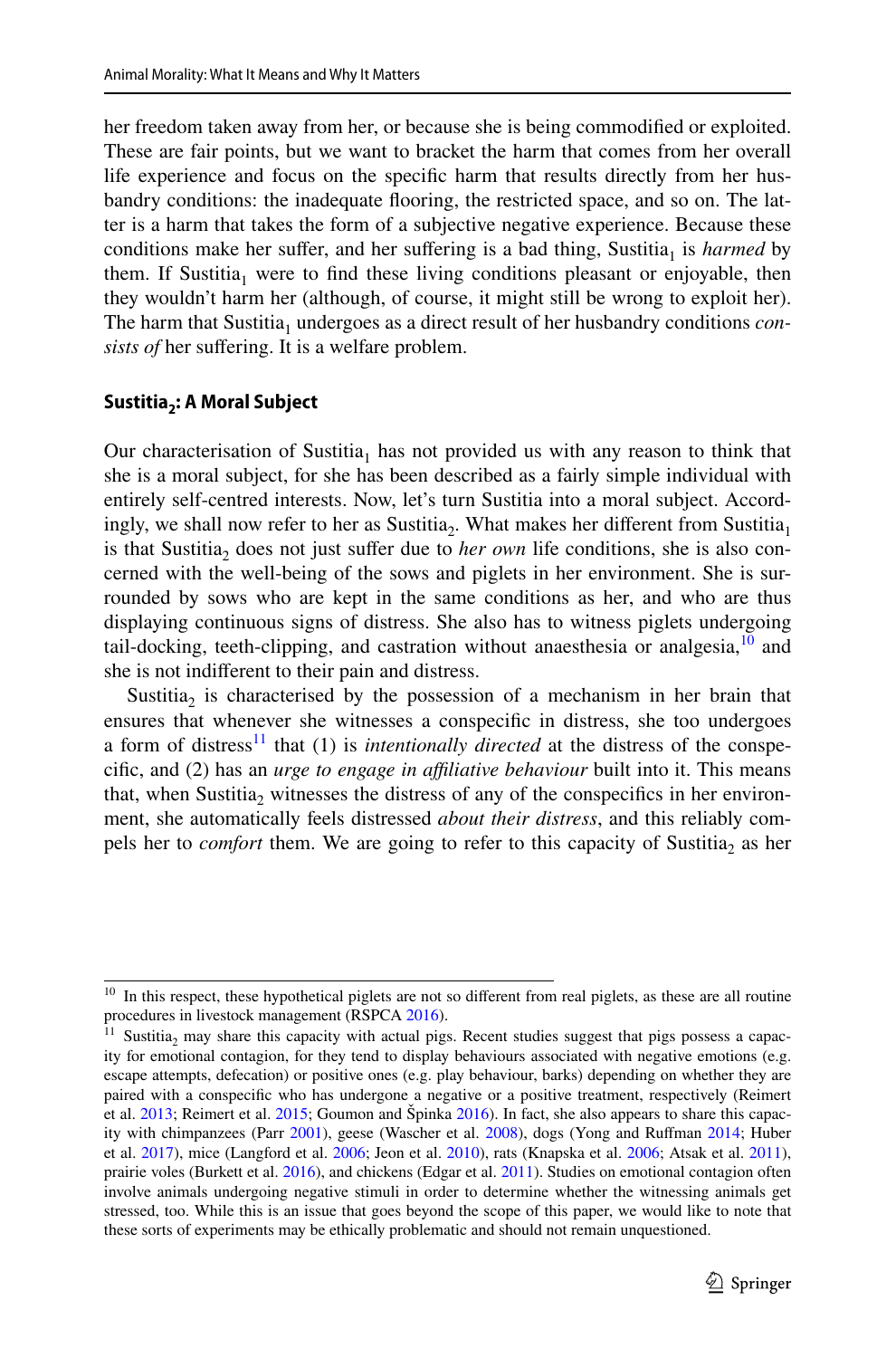'sympathy'<sup>12</sup> and we shall suppose, for the sake of upcoming arguments, that this is a common characteristic to her species, even though the jury is still out on this.

We can plausibly classify Sustitia<sub>2</sub>'s sympathy as a *moral* emotion, given that it is an emotion that has the other's welfare as its focus (i.e., the other's welfare is its intentional object), and motivates a response that is meant to act upon the other's situation (i.e., Sustitia, wants to improve her conspecifics' situation, and not just her  $own$ , as was the case with Sustitia<sub>1</sub>). And, indeed, on account of her possession of sympathy, Sustitia, now fulfils the minimal conditions put forward by Rowlands to count as a moral subject:

X is a *moral subject* if X possesses (1) a sensitivity to the good- or bad-making features of situations, where (2) this sensitivity can be normatively assessed, and (3) is grounded in the operations of a reliable mechanism (a "moral module"). (Rowlands [2012](#page-26-1), 230)

The possession of sympathy entails a sensitivity to the morally relevant property of distress. The kind of sensitivity that Sustitia<sub>2</sub> has to distress corresponds to the one Rowlands requires of moral subjects, for he establishes that "[m]oral subjects are ones who are sensitive to the good- and bad-making features of situations in the sense that they *entertain intentional content emotionally*" (Ibid., 230, emphasis by authors). Sustitia<sub>2</sub>'s sensitivity, in turn, can be normatively evaluated, both internally and externally. From an internal perspective, we can say that, when Sustitia<sub>2</sub> comforts her conspecifcs, she is doing so for morally right reasons, since her sympathy implies experiencing as bad something that is, in fact, bad (i.e., the conspecific's distress). At the same time, from an external perspective, Sustitia<sub>2</sub>'s sympathy is morally good because it will tend towards alleviating her conspecifcs' distress, thus diminishing the amount of bad in the world. Moreover, her emotional reaction to others' distress is not merely accidental or contingent. Instead, it is a systematic reaction grounded in the operations of a reliable internal mechanism—one which, we are supposing, is shared by all members of her species. Due to all this, Sustitia<sub>2</sub> qualifes as a *moral subject*, in Rowlands' sense.[13](#page-9-1)

Now, let's imagine that one day, Sustitia<sub>2</sub> witnesses a particular piglet having his tail docked. The piglet squeals in pain, and Sustitia<sub>2</sub>'s sympathy kicks in. She feels distressed at the piglet's distress, and with this feeling comes a sudden urge to engage in affiliative behaviour, in order to calm the piglet down.<sup>14</sup> However, the

<span id="page-9-0"></span> $12$  When referring to Sustitia<sub>2</sub>'s mechanism as her 'sympathy,' we are following a trend within the animal morality debate that considers sympathy to be a form of empathy that entails the (partial) adoption of another's emotional state, together with a possession of a clear self-other distinction, an understanding that the other is in need or sufering, and an intention to ameliorate the other's situation (see, e.g., de Waal [2008,](#page-27-15) 283). There is, however, a big definitional debate surrounding both sympathy and empathy, which we do not intend to take a stand on. Referring to Sustitia<sub>2</sub>'s mechanism as 'sympathy' is meant for ease of exposition, but we do not necessarily subscribe to any particular defnition of this term.

<span id="page-9-1"></span><sup>&</sup>lt;sup>13</sup> For a detailed explanation of the importance of these traits from a moral perspective, see Rowlands ([2012\)](#page-26-1); also Monsó [\(2017](#page-25-17)).

<span id="page-9-2"></span><sup>&</sup>lt;sup>14</sup> Indeed, this is the usual effect when animals engage in affiliative behaviour directed at a distressed conspecific (see, e.g., Kikusui et al. [2001;](#page-25-18) Fraser et al. [2008;](#page-24-2) Clay and de Waal [2013](#page-23-4); Smith and Wang [2014](#page-27-16); Burkett et al. [2016](#page-23-7)).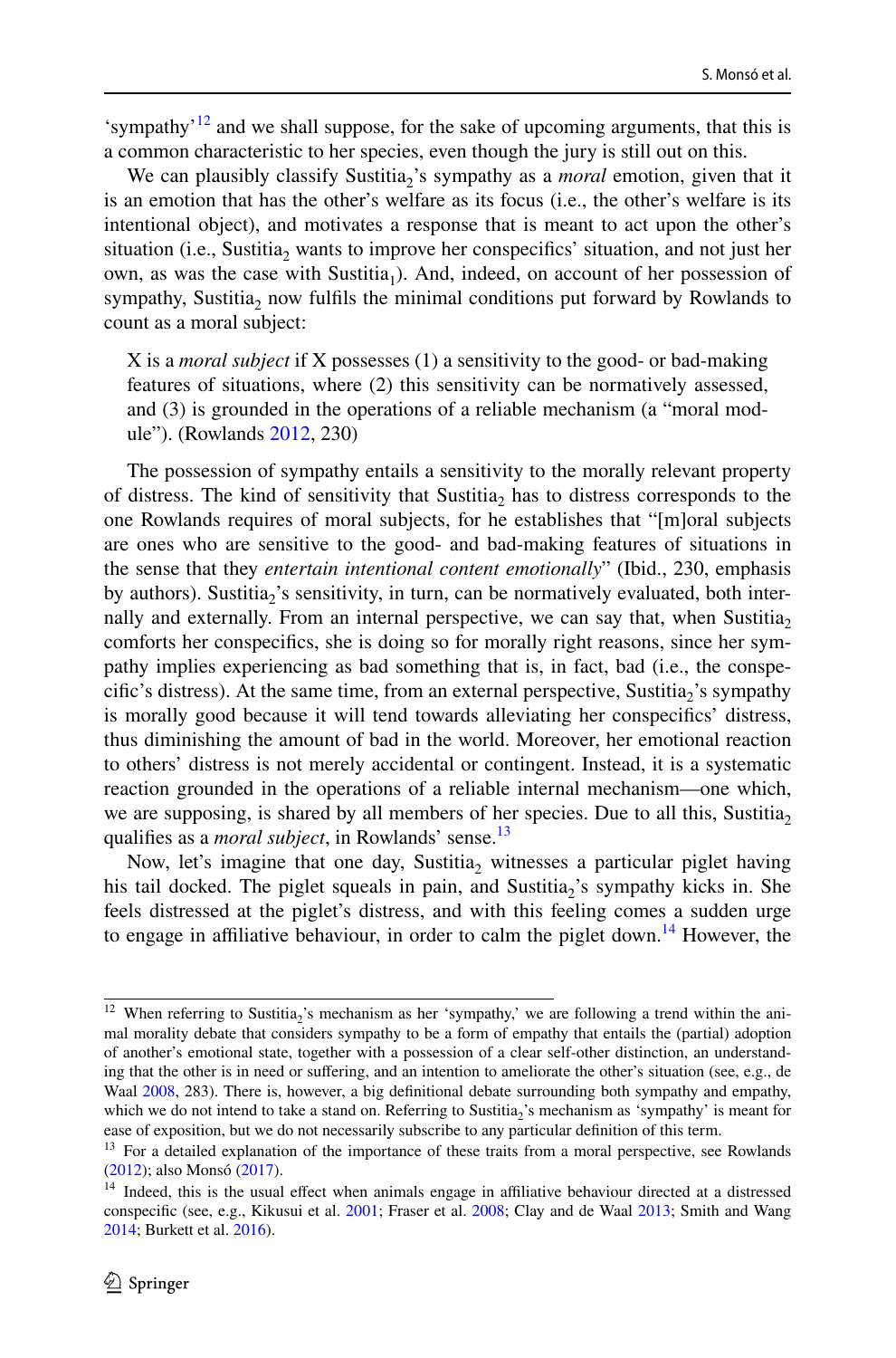stall that Sustitia<sub>2</sub>'s caretakers have placed her in acts as a physical barrier and separates her from the piglet, thus preventing her from comforting him. This situation is repeated over and over again. Whenever Sustitia<sub>2</sub> sees, hears, or smells any of her conspecifcs in distress, she wants to comfort them, but is prevented from doing so on account of the existence of this barrier. Given that, under normal circumstances, her sympathy would result in affiliative behaviour, we can say that the barrier prevents this moral motivation from operating *fully* or *correctly*.

As in the case of Sustitia<sub>1</sub>, it is undoubtedly true that Sustitia<sub>2</sub>'s welfare is being compromised here. Her sympathy encompasses feelings of distress, so she will suffer whenever she perceives a conspecifc in distress. As before, we do not intend to lessen the importance of Sustitia<sub>2</sub>'s psychological suffering. However, we believe that there is *something more* going on in this example, something that can't be specifed in terms of welfare alone. We are going to argue that, in such a situation, Sustitia<sub>2</sub> would be the subject of a type of harm that would not be captured by merely saying that she is sufering; that her experiential welfare is being compromised. This *something more* that is going on stems from the fact that Sustitia<sub>2</sub> is being prevented from exercising her moral subjecthood. In the following section, we present a way of capturing the harm that this implies.

# **Moral Emotions and the Capabilities Approach**

We are going to defend the idea that any theory that focuses *solely* on welfare won't be able to account for *all* of the problems present in the example of Sustitia<sub>2</sub>, and other similar ones. The defence of this idea, which will take place in [Theoretical](#page-13-0) [Implications: Moving Beyond Welfarism](#page-13-0) section, will rely on the use of an alternative normative framework that can capture the harm we are speaking of. Rather than attempting to build from scratch a theory that can capture our intuitions, we shall make use of a well-known theory that has already proved quite solid: the capabilities approach, which was introduced into animal ethics by Nussbaum ([2004,](#page-26-3) [2007](#page-25-0)). We have chosen this theory due to (1) its individualistic character, (2) the importance it gives to social abilities, and (3) its reliance on a pluralistic theory of well-being, all of which makes it a perfect candidate to use in support of our argument.

Since a defence of this theory is beyond the scope of this paper, we will proceed by assuming its correctness. Those readers who are not entirely convinced by Nussbaum's approach should, however, bear in mind that the use of this theory is for argumentative purposes and that alternative frameworks could also be employed here. For example, Purves and Delon [\(2018](#page-26-24)) have recently given an account of how animals' lives can be meaningful that could be used to argue that a life in which an animal is allowed to exercise her moral subjecthood is more *meaningful* to her, and thus better.<sup>15</sup> The integrity approach defended by Rutgers and Heeger ([1999\)](#page-26-25) could also be extended to argue that a life in which an animal cannot exercise her moral abilities violates the animal's *psychological completeness*, and thus harms her. With

<span id="page-10-0"></span><sup>&</sup>lt;sup>15</sup> In fact, the authors themselves hint at this idea (Purves and Delon [2018](#page-26-24), 329).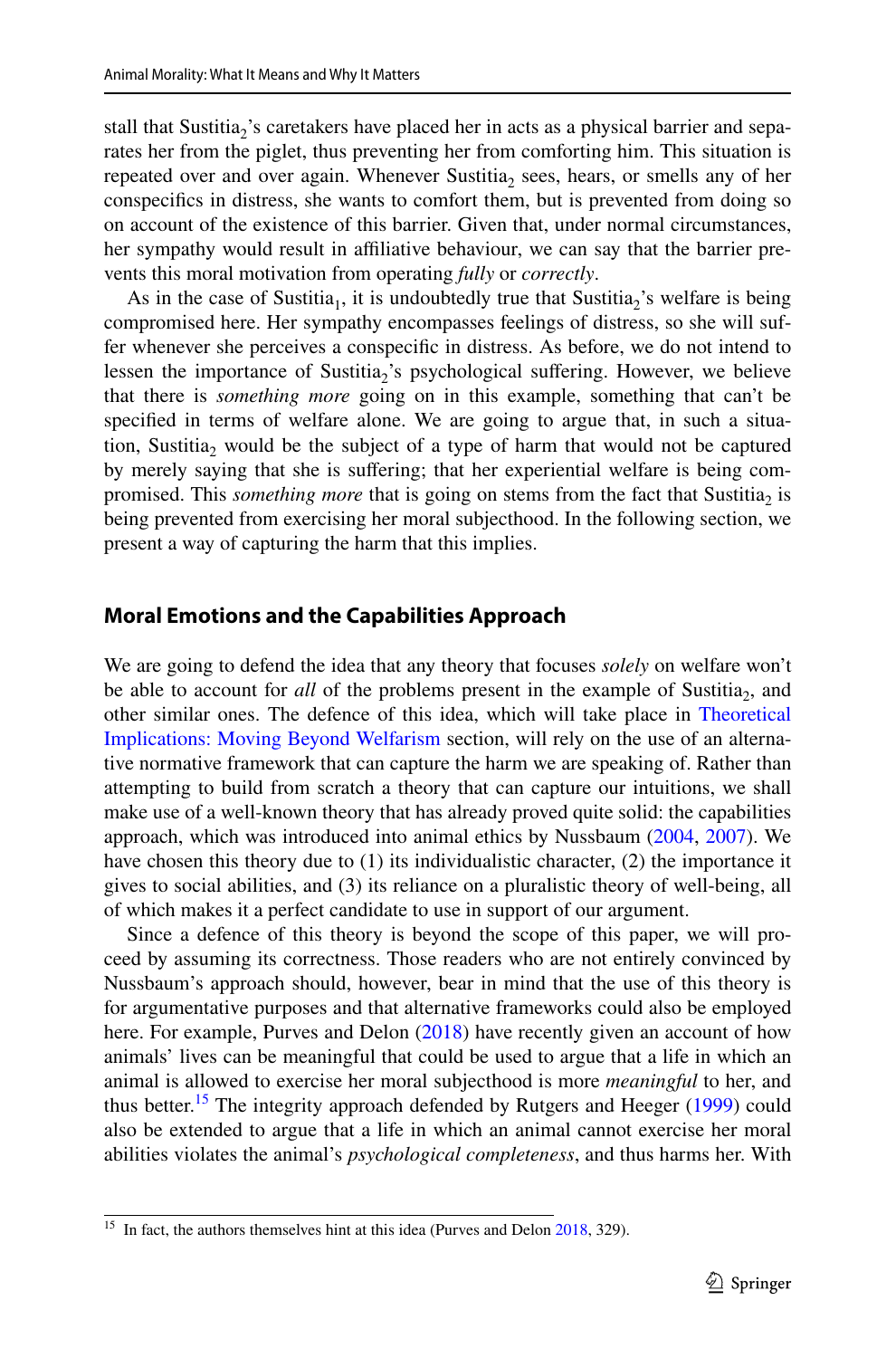this in mind, let us now introduce the capabilities approach, and show how it can be used to conceptualise the harm that affects Sustitia, when she is prevented from exercising her sympathy.

#### **The Capabilities Approach**

When Nussbaum introduced the capabilities approach to animal ethics, she placed much emphasis on the idea that this approach doesn't focus merely on considerations related to pleasure and pain. Of course, this doesn't mean that there isn't importance attached to the idea of sentience. In fact, Nussbaum considers that the possession of sentience can be plausibly considered "a threshold condition for membership in the community of beings who have entitlements based on justice" (Nussbaum [2007,](#page-25-0) 361–362). But the capabilities approach moves beyond theories that focus solely on sentience, such as classical utilitarianism, by locating ethical signifcance in the existence of complex forms of life, and thus aiming to "see each thing fourish as the sort of thing it is" (Nussbaum [2004](#page-26-3), 306).

Nussbaum considers that, for each species, there exists a series of capabilities, made up of those things that members of that species are "able to do and to be" (Nussbaum [2007,](#page-25-0) 71). Needless to say, if we are thinking of highly complex species, such as our own, the list of capabilities is immense. But out of all these capabilities, Nussbaum considers that each species has a set of "basic" capabilities, which are distinguished from the rest in that they can be "evaluated as both good and central" (Nussbaum [2004](#page-26-3), 309), where "good" is understood as being intrinsically valuable, and "central" as being essential to the fourishing of members of that species as the sort of thing they are. In the case of human beings, the basic capabilities include some that can be shared with many other species, like "[b]eing able to move freely from place to place," and "[b]eing able to have good health," but also further capabilities that are species-specifc, like "[b]eing able to use one's mind in ways protected by guarantees of freedom of expression," and "[b]eing able to form a conception of the good and to engage in critical refection about the planning of one's life" (Nussbaum [2007,](#page-25-0) 76–77). The key idea, for our purposes, is the following:

Because the capabilities approach fnds ethical signifcance in the fourishing of basic (innate) capabilities—those that are evaluated as both good and central […]—it will also fnd harm in the thwarting or blighting of those capabilities. More complex forms of life have more and more complex capabilities to be blighted, so they can suffer more and different types of harm. Level of life is relevant not because it gives diferent species diferential worth per se, but because the type and degree of harm a creature can suffer varies with its form of life. (Nussbaum [2004](#page-26-3), 309)

According to the capabilities approach, then, one is harmed when the agency of another results in a *thwarting* or *blighting* of one's basic capabilities. When a being is very complex, this doesn't necessarily mean that she will have the capacity to sufer *more*, but it does mean that she will be capable of sufering *more types of harm* than less complex beings, given that a higher complexity means a possession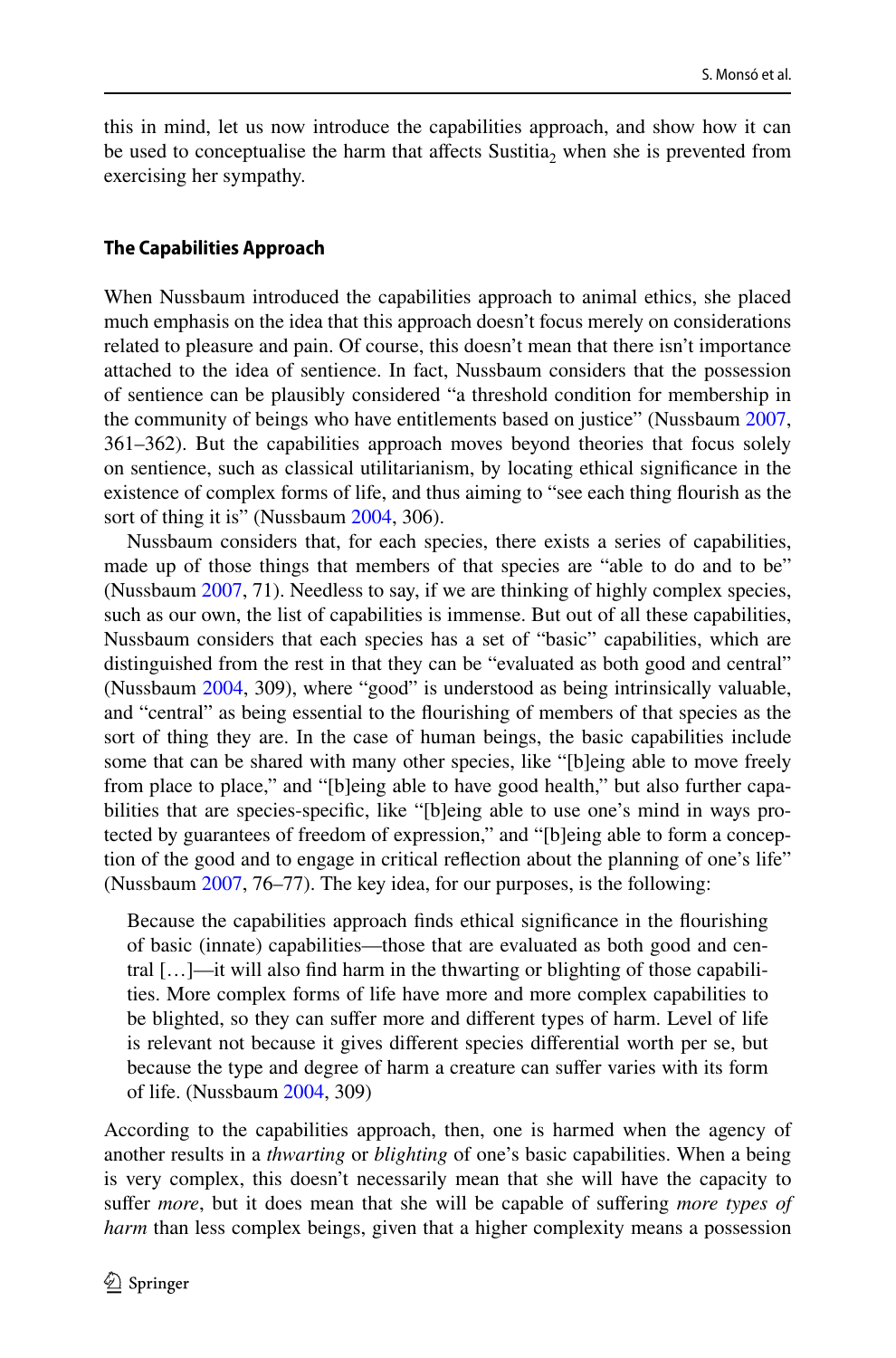of more basic capabilities that can be thwarted. And, as we shall shortly discuss, the harm that comes from the thwarting of a being's basic capabilities doesn't necessar-ily have to take the experiential form of pain or suffering.<sup>[16](#page-12-0)</sup>

### **Moral Emotions as Capabilities**

Capabilities, then, are understood as those things one is able to do and to be. With this in mind, there are two ways we can characterise moral emotions in terms of capabilities, depending on whether we focus on what one is able to *do* because of them or what one is able to *be* thanks to them. If we decide to conceptualise moral emotions as primarily motivations to engage in moral behaviour, then they are not capabilities in themselves, but rather cognitive-afective mechanisms that *ground* capabilities. Thus, Sustitia<sub>2</sub> might be said to have the capability *to care* for others *because* she possesses sympathy. But we can also understand moral emotions as capabilities themselves, if we were to conceptualise them as primarily character traits, that is, as dispositions to feel and behave in certain ways. Sympathy, for instance, can be understood as the capability *to be* sympathetic, that is, as a character trait that disposes one to feel distressed in the presence of others in distress and consequently engage in afliative behaviour. Moral emotions can thus be understood as either grounding certain capabilities, or as capabilities themselves. For ease of exposition, and given that nothing turns on this largely terminological choice, we shall opt for the second conceptualisation.

Not only can moral emotions be characterised as capabilities, a subset of them those that ground positive forms of care, such as Sustitia<sub>2</sub>'s sympathy—can be further characterised as *basic* capabilities. They can be conceptualised as basic capabilities because they fulfl Nussbaum's two conditions to count as such, namely, being 'central' and being 'good.' To see this, let's go back to our example. Because we are assuming that Sustitia<sub>2</sub>'s sympathy is grounded in the operations of a reliable mechanism—one that, we are supposing, is innate to her species—, we can determine that the flourishing of this capability is essential to Sustitia<sub>2</sub>'s functioning as the type of thing she is. At the same time, insofar as her sympathy yields an emotional and behavioural response that can be classifed as the morally right one to have given the circumstances, it qualifes as a 'positive' or 'good' moral motivation. While we cannot praise Sustitia, for her behaviour, given that she lacks moral responsibility, we should take into consideration that, whenever she comforts others in distress, she is doing so on the basis of a motivation that implies experiencing as bad something that *is* bad (namely, the conspecifc's distress), and so she is feeling how she *should* feel, given the circumstances. Additionally, this motivation compels her to behave in a way that is morally appropriate with respect to the situation, and generates good consequences, insofar as the conspecifc's distress will be alleviated as a result. For all this, we can say that, whenever Sustitia, behaves sympathetically,

<span id="page-12-0"></span><sup>16</sup> Note that this is a conceptual, not empirical, claim. In the 'real world,' the thwarting of a being's basic capabilities may always lead to pain or sufering, but there is no necessary connection between the two, as we shall discuss in the section [Theoretical Implications: Moving Beyond Welfarism](#page-13-0).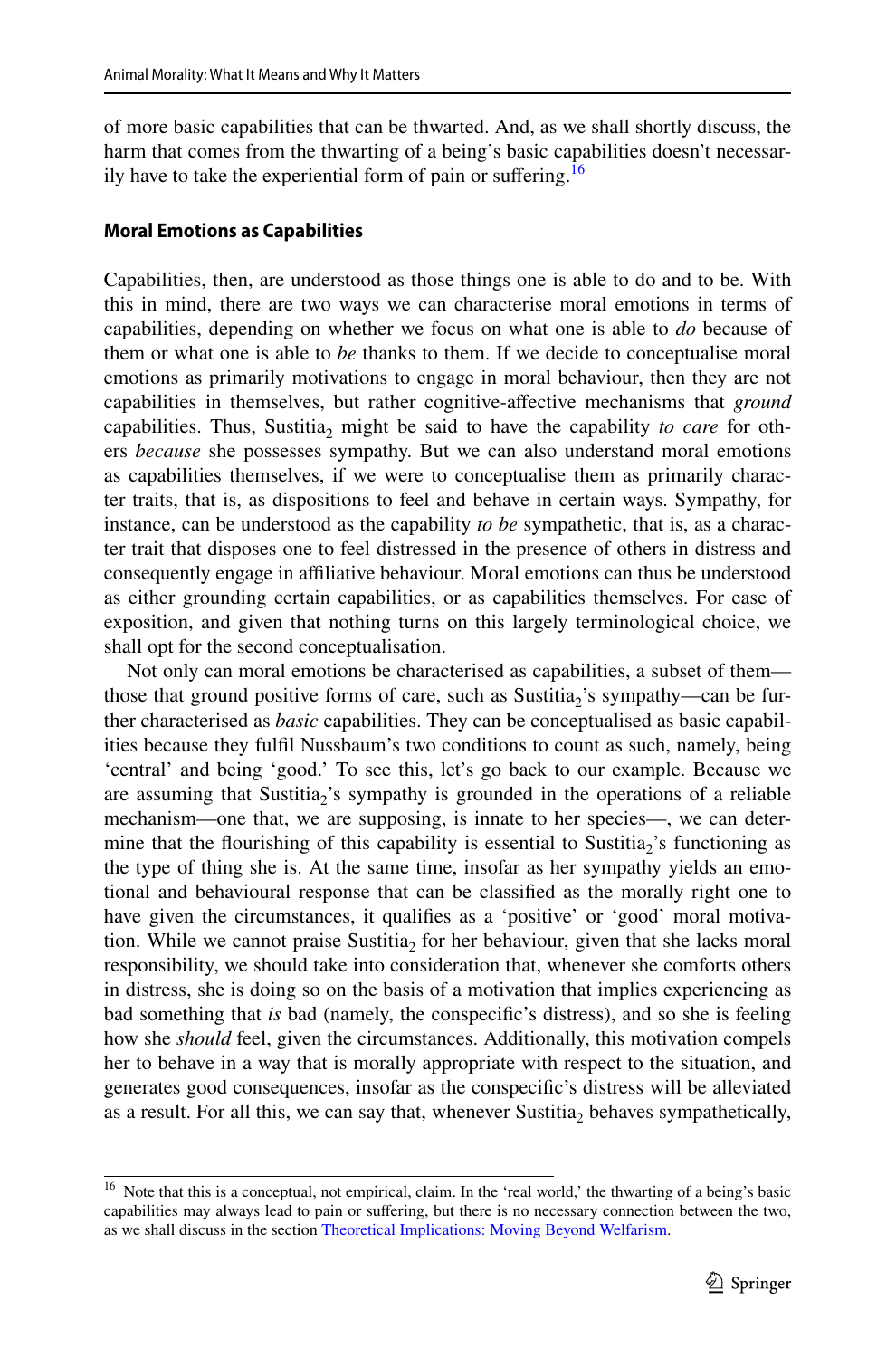"the world is—temporarily, perhaps even momentarily—a better place," and so, that it is "a good thing that the world contains a subject like this, an individual who acts in this way" (Rowlands [2012](#page-26-1), 254).

Not only is sympathy *instrumentally* valuable because of the good it brings to the world, it can also be plausibly considered as *intrinsically* valuable, so long as we adopt a pluralistic theory of well-being and consider one's attachments to others, one's relationships of love and care, as part of what it means to lead a good life. This is, in fact, the view adopted by Nussbaum herself (see, e.g., Nussbaum [2007,](#page-25-0) 345). Accordingly, those moral emotions that ground positive forms of care for others—not just sympathy, but also compassion, patience, tolerance, gratitude, etc. are tacitly present in Nussbaum's list of the basic capabilities of animals. Indeed, Nussbaum considers that the abilities to feel certain emotions and engage in afliation are amongst the basic capabilities of some animals, and, correspondingly, that these animals "are entitled to lives in which it is open to them to have attachments to others, to love and care for others," as well as "to engage in characteristic forms of bonding and interrelationship" (Ibid., 397–398). It thus seems plausible to consider Sustitia<sub>2</sub>'s sympathy as a basic capability of hers.

If moral emotions akin to sympathy are indeed basic capabilities, this means that the individuals who possess them are entitled to lead lives in which the exercise of these capabilities remains possible for them. We are now at a point where we can start to see the full dimension of the ethical problems implicit in the example of Sustitia<sub>2</sub>. As we saw, whenever an animal is treated in a way that thwarts one (or several) of her basic capabilities, she is being harmed. There are two ways in which this thwarting can occur: (1) an animal can be precluded from the possibility of exercising her capability, or (2) she can have her capability taken away from her. Sustitia<sub>2</sub>'s case would be an example of  $(1)$ . Sustitia<sub>2</sub> still possesses sympathy, but she lacks the possibility of exercising it because of the existence of a physical barrier. Despite not being able to do it, she is still *capable* of caring for others. She still has her capability, but cannot exercise it. An example of  $(2)$  might occur if Sustitia, became habituated to the frequent presence of distress cues in her surroundings, to the point where she no longer felt concerned about her conspecifcs. She would have become *incapable* of caring for others. She would have lost her capability. In both cases, Sustitia<sub>2</sub> is being harmed by whoever has placed her in this situation, because her capability has been thwarted as a result. In the following section, we ofer the reasons why the moral problems involved in the thwarting of her moral capability cannot be accounted for in terms of welfare alone.

## <span id="page-13-0"></span>**Theoretical Implications: Moving Beyond Welfarism**

In this section, we ofer four considerations that support the claim that the harm affecting Sustitia<sub>2</sub> cannot be fully captured in terms of experiential welfare. Because we have not given a defence of the capabilities approach, what we will put forward cannot be considered a conclusive argument. However, its strength doesn't solely depend on the strength of the capabilities approach, since, as we mentioned before, other theories could also be successfully employed here. The considerations we will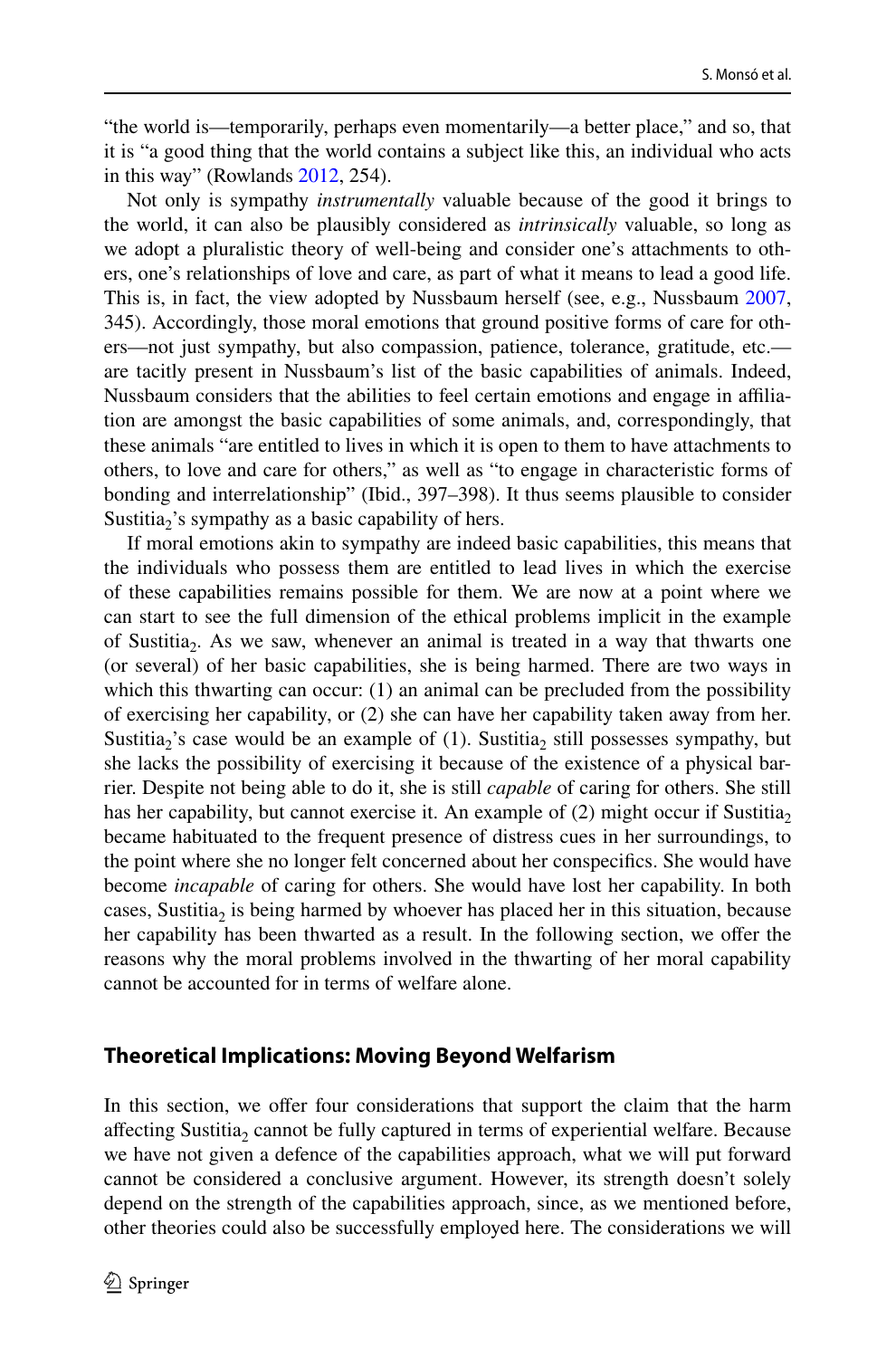ofer are *reasons* that support the need to move beyond welfarism when analysing cases like Sustitia<sub>2</sub>'s. While they ultimately rely on intuitions, we hope to show that these reasons are powerful enough to cast serious doubts on the ability of welfarism to rise up to the challenge.

## **Sustitia<sub>2</sub> is Being Doubly Harmed**

The first consideration that we can offer is that it doesn't seem *enough* to simply say that Sustitia<sub>2</sub> is suffering. In the case of Sustitia<sub>1</sub>, it did seem enough because we didn't describe her as having any particular ability, over and above the ability to experience enjoyment and sufering (and to eat, sleep, and reproduce). What was wrong about the use of the farrowing crate in the case of Sustitia<sub>1</sub> was not that it prevented her from building a nest for her piglets, or from comforting them if they felt distressed, because we didn't give her these abilities in the frst place. All we did was give her the ability to fnd it painful and stressful, which is why it's enough to say that the farrowing crate *harms* her because it makes her *sufer*. In the case of Sustitia<sub>2</sub>, this treatment is also doing something else, namely, preventing her from exercising her moral capability. So simply saying that it makes her sufer isn't enough.

Sustitia<sub>2</sub>, like Sustitia<sub>1</sub>, is harmed because her welfare is being impaired, but she is also harmed because her moral capability is being thwarted. The harm involved in the thwarting of her moral capability adds to the harm involved in her loss of welfare. Sustitia<sub>2</sub> is, so to speak, doubly harmed. This doesn't mean that the harm that affects Sustitia<sub>2</sub> is on a different hierarchical order than if it were entirely specifiable in terms of experiential welfare. Our claim is, rather, that if we were to only speak in terms of welfare, we would not capture this additional harm, and so we would only have a *partial* account of how Sustitia<sub>2</sub> is being wronged. But Sustitia<sub>2</sub>'s case is not necessarily worse than Sustitia<sub>1</sub>'s case. It is simply different.<sup>17</sup>

## **Distress as a Constituent Part of Caring**

A purely welfarist analysis would distract us from the fact that, under normal circumstances—i.e., if Sustitia<sub>2</sub> were allowed to comfort the piglet—*her* suffering wouldn't necessarily be a bad thing. If we accept the claim that caring for others is intrinsically valuable, then the distress that is involved in her sympathy is intrinsically valuable too, insofar as it's part of what it means, for Sustitia<sub>2</sub>, to care for others. Were we to adopt a purely welfare-oriented approach to analyse this case, we could never say that sufering has intrinsic value, and so the ethical nuances of Sustitia<sub>2</sub>'s case would not be adequately depicted.

<span id="page-14-0"></span><sup>&</sup>lt;sup>17</sup> One could object that this first consideration is question-begging. Of course, in a sense, it is, but that does not necessarily render it useless. By putting forward our intuition that Sustitia<sub>2</sub> is harmed in two different ways, we are making explicit a claim that a welfarist would have to renounce. Those readers who share our intuition may fnd this a compelling reason to set welfarism aside.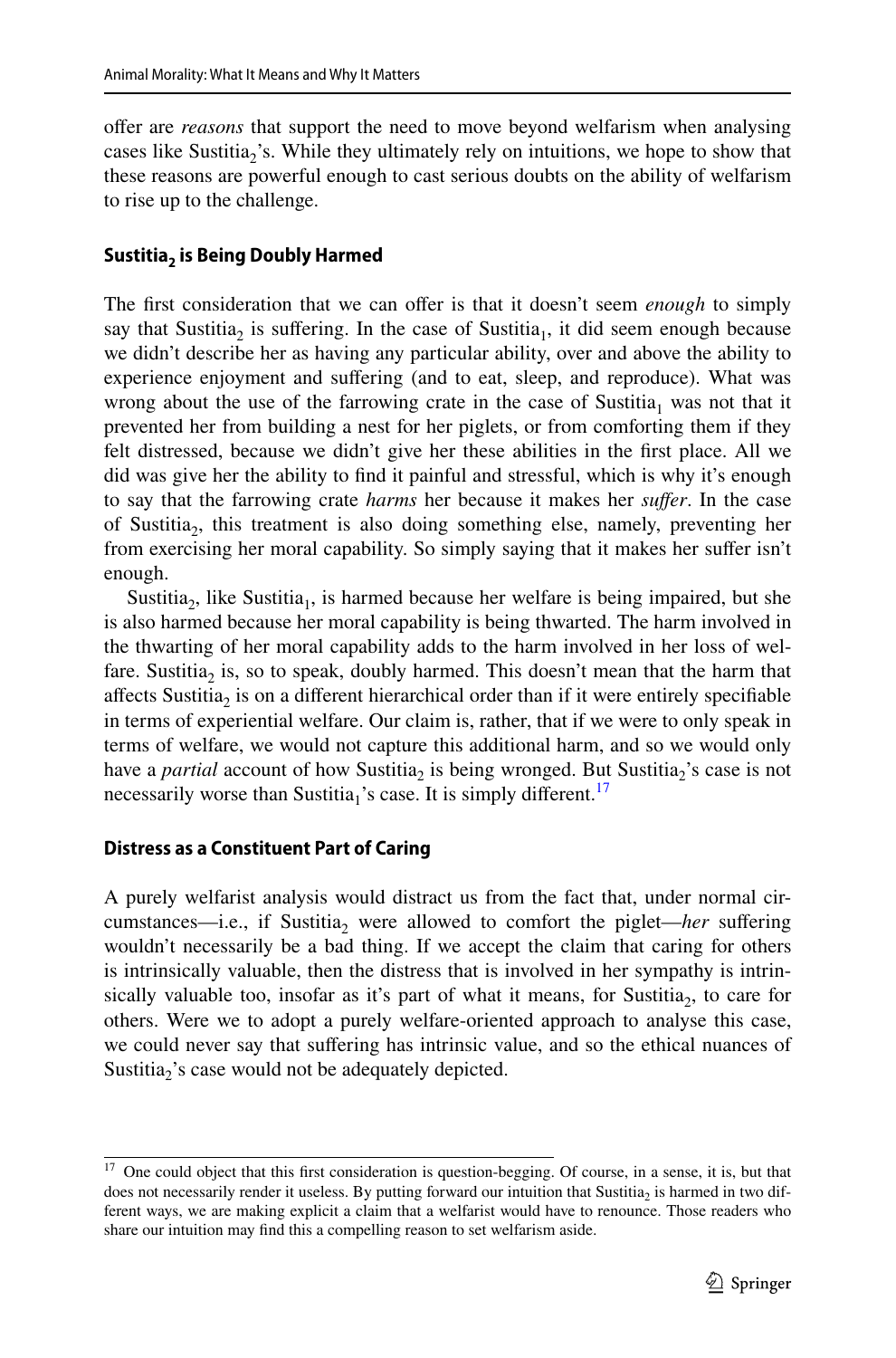The capabilities approach, in contrast, allows for certain forms of sufering to be valuable in themselves, an idea that Nussbaum expresses by saying that "some animal pains may even be valuable: the grief of an animal for a dead child or parent […] may be *a constituent part of an attachment that is intrinsically good*" (Nussbaum [2007,](#page-25-0) 345; emphasis by authors). One might object to Nussbaum's claim by arguing that an attachment can exist without grief, so grief is a *manifestation* of an attachment, not a constituent part of it. However, while it's true that an attachment can occur without grief, it's also true that *if* there is an attachment *and* certain conditions are met, the attachment yields grief. If it does not, then arguably there is no *real* attachment. Under certain conditions, grief is the *right* thing to feel. It's a sign of the quality of an attachment. Whether or not this means that grief is a constituent part of the attachment seems largely a matter of stipulation, but it does seem right to say that if you value the attachment, then you have to value the grief that comes with it.

In the case of Sustitia<sub>2</sub>, it's even clearer, since we haven't given her any other social ability besides her sympathy. This is what caring *consists of* for Sustitia<sub>2</sub>. We cannot separate it from her distress. They are inextricably intertwined.<sup>18</sup> If we want to say that her caring is intrinsically good, then we have to value the experiential form that it takes. But, of course, the fact that comforting another can constitute something valuable for a social animal has to be put into perspective, and the circumstances that give rise to this behaviour must be taken into account for a proper ethical assessment to be reached.<sup>[19](#page-15-1)</sup>

## **Harm Can Take the Form of a Habituation**

One of the advantages of objective theories like the capabilities approach is that they are permeable to the fact that what one is happy or content with is largely shaped by the environment one develops in. Thus, the fact that one is happy most of the time does not necessarily mean that one's life is going well, since one's happiness can be

<span id="page-15-0"></span> $18$  This is not an unrealistic trait of Sustitia<sub>2</sub>'s. Rats given anxiolytics have been found less likely to help a conspecifc in need (Ben-Ami Bartal et al. [2016](#page-22-3)), so distress may be a crucial component of some of the moral motivations of animals.

<span id="page-15-1"></span><sup>&</sup>lt;sup>19</sup> We deliberately point to this because a possible counter-argument might be to say that this implies that the ethical problem of piglet castration could be solved if the sows were allowed to comfort them afterwards. Of course, we believe that such a counter-argument is fawed. There are several further considerations that need to be taken into account. For one, the piglets' suffering would remain and would be an ethical problem even if the sows were allowed to comfort them. In addition, witnessing the sufering of piglets is probably not an isolated event for most sows but something they have to face rather often. A sow currently gives birth to 10–16 piglets per litter, producing 25–30 pigs per year (Kim et al. [2013\)](#page-25-19). All male piglets are normally castrated without pain relief. Additionally, most piglets undergo other painful routine procedures like teeth-clipping or tail-docking, abrupt weaning, re-grouping and transport. All of these procedures are stressful, the witnessing animals cannot escape them, and "the chance of being afected by the distress of their group members is therefore relatively high" (Reimert et al. [2015,](#page-26-22) 519). The welfare problem might be so big as to outweigh any considerations regarding the intrinsic value of caring for others. But even if we were to consider the sows' caring behaviour as intrinsically valuable in any case, a proper ethical assessment of the situation would take into account the circumstances that originate this behaviour, which are ethically dubious in many respects.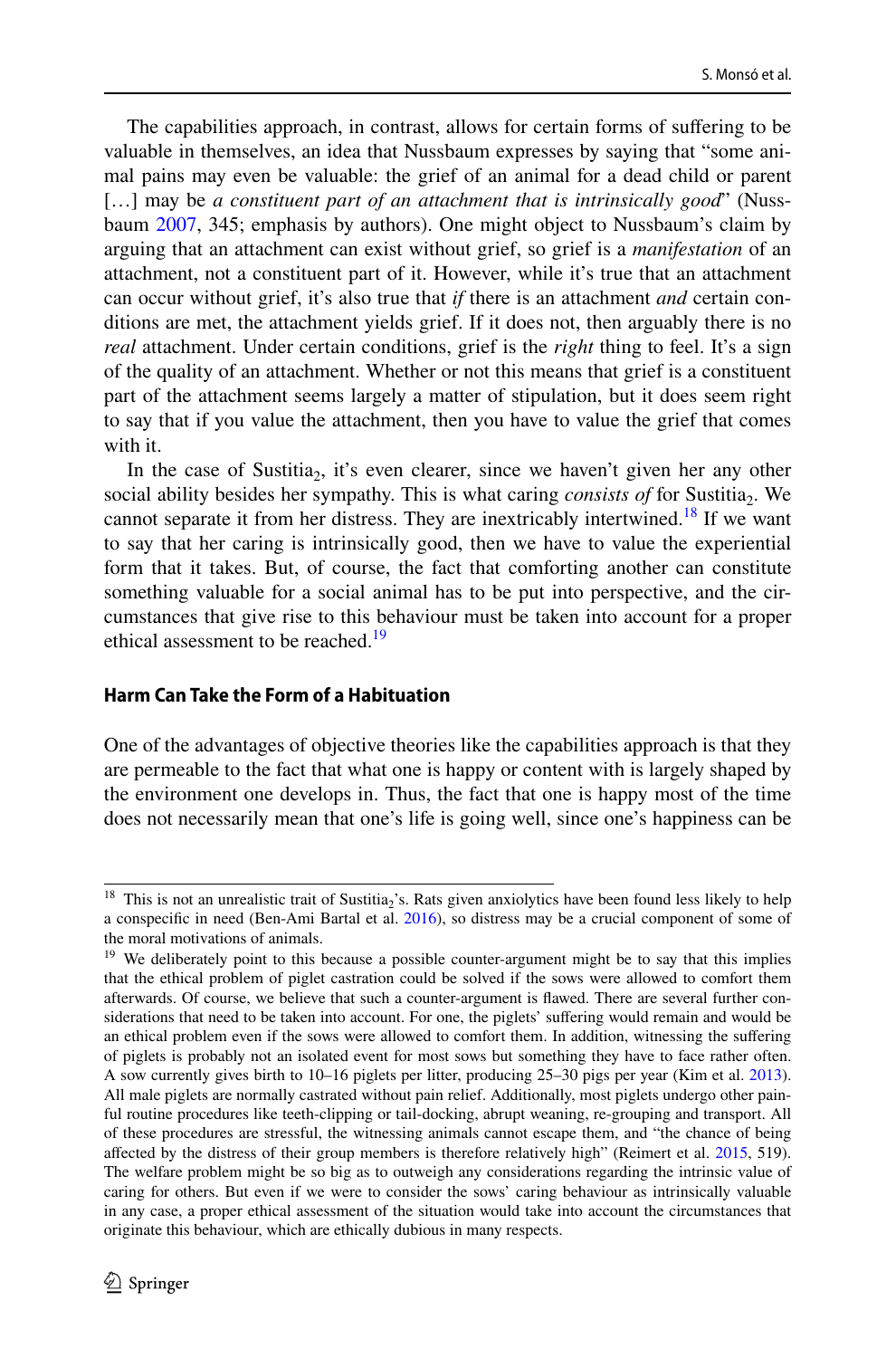the result of a process of indoctrination or manipulation, or simply a coping mechanism. This was eloquently put by Sen:

A person who has had a life of misfortune, with very little opportunities, and rather little hope, may be more easily reconciled to deprivations than others reared in more fortunate and affluent circumstances. The metric of happiness may, therefore, distort the extent of deprivation, in a specifc and biased way. (Sen [1987](#page-27-17), 45)

Likewise, in the case of animals, these coping mechanisms may develop and disguise the extent to which animals are harmed in a specifc situation, which is one of the reasons why their sufering can be an unreliable measure of their well-being. If Sustitia<sub>2</sub> eventually became habituated to the suffering of her conspecifics and no longer felt distressed when she perceived it, a welfarist would have to conclude that she is no longer being harmed. In fact, from a welfarist perspective, we would have to say that Sustitia<sub>2</sub> has been *benefitted* due to this habituation process, insofar as it has led her to stop sufering.

Anyone who considers sympathy and caringness to be intrinsically valuable character traits must conclude that the welfarist analysis of this example is misguided. The habituation process is not beneficial, even if it results in lesser suffering. The habituation process is a further harm that is inflicted upon Sustitia<sub>2</sub>, because an individual who would naturally be sympathetic and caring has become callous by way of the agency of another (i.e., her human caretakers). This harm cannot be accounted for in terms of welfare. In contrast, the capabilities approach allows us to speak of harm, not only when a capability is prevented from being exercised, but also when it is taken away in its entirety. When Sustitia<sub>2</sub> becomes habituated to her conspecifics' distress, her moral capability is also being thwarted, although in a diferent way. We can thus continue to speak of harm, even though she is no longer sufering.

## **Harm is Independent of Sufering**

Welfarists were forced into a moral dilemma when a strain of blind chickens that displayed less signs of distress under crowded conditions was accidentally produced. This sparked an on-going debate on whether we should deliberately *disenhance* farm animals by use of biotechnology in order to make them incapable of sufer $ing.<sup>20</sup>$  The dilemma emerges because the intuitive repugnance that the biotechnological disenhancement of farm animals produces in us cannot be easily reconciled with a welfarist position. If harm depends solely on sufering, then producing animals that cannot suffer should appear as innocuous, even desirable. And yet, this seems highly counter-intuitive.

Refecting upon the moral capabilities of animals can shed light on at least part of the reason why the biotechnological disenhancement of farm animals would be wrong. This is because the harm that comes from the thwarting of an individual's

<span id="page-16-0"></span><sup>&</sup>lt;sup>20</sup> See Thompson ( $2008$ ) and Ferrari ( $2012$ ) for an overview of this debate.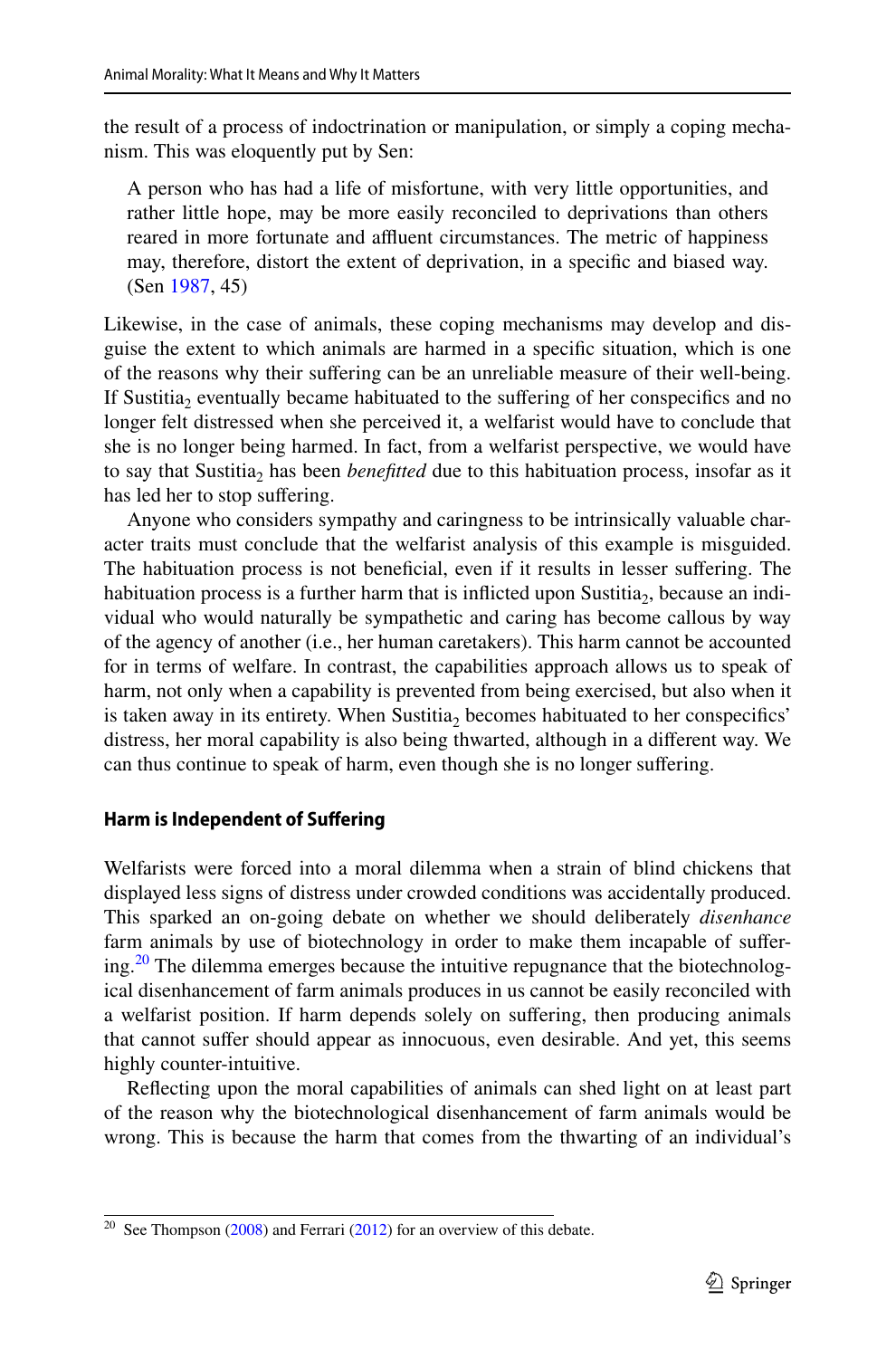moral capabilities occurs regardless of whether she *ever actually sufers* as a result of this treatment. To see this, consider an individual we can call Sustitia<sub>3</sub>. What distinguishes her from Sustitia<sub>2</sub> is that, when Sustitia<sub>3</sub> was an embryo, she was subjected to a process of genetic engineering aimed at depriving her of the capacity to feel distress. As a consequence of this process of disenhancement, Sustitia<sub>3</sub> cannot feel distress, and consequently, she cannot feel sympathy either, for the latter is dependent on the former. From a purely welfarist perspective, Sustitia<sub>3</sub> would not have been harmed by this disenhancement process, since she is, *ex hypothesi*, incapable of sufering. The capabilities approach, however, allows us to specify at least *part* of the harm inflicted upon Sustitia<sub>3</sub>, by saying that this disenhancement has deprived her of the capability to care for others. Sustitia<sub>3</sub> has been forced into a life that contains one less type of good: a life in which she will never get to form attachments and care for others. Her life is poorer as a result, and so it is a worse life.

# **Practical Implications: How Humans Interfere with the Moral Capabilities of Animals**

In this section, as a last step in our argument, we will evaluate some of the human practices involving animals in light of the considerations we have made. Due to space constraints, we can just give a rough idea of the relevance of our theoretical claims for the feld of applied animal ethics and human–animal interactions. Moreover, we are only going to consider those animals that are under direct human care, even though Nussbaum hints at the possibility that the capabilities approach may give rise to certain duties towards wild animals (see Nussbaum [2007](#page-25-0), 374f.). Throughout this section, we will often refer to certain practices that we consider ethically questionable as a whole (like the raising of animals for food), but we will assess them only with respect to the noxious efect they may have upon the moral subjecthood of the animals involved. There are many further ethical concerns with respect to these practices that are well known and have been widely discussed in the literature, but we will proceed by bracketing them and focusing on the issue at hand. This is not meant as a way of lessening the importance of these ethical concerns. Rather, our ultimate aim is to contribute a new aspect to the ethical debate surrounding these practices and perhaps strengthen the case against certain ones.

Until now, we have refrained from referring to real animals and instead used hypothetical constructs to illustrate our point. In what follows, we will refer to actual animal species whose moral capabilities have only recently begun to be studied (if at all). While we still lack the sort of evidence to confdently attribute moral capacities to them, we will proceed by assuming that they are moral subjects, in order to identify potential harms that we may be inadvertently inficting on them. As we saw, an animal can have her moral capabilities thwarted (1) if she is precluded from the possibility of exercising them, or (2) if her moral capabilities are taken away from her. We shall now consider how these two forms of thwarting may occur in everyday human-animal interactions. For ease of exposition, we are going to divide the (1) type cases into two groups, and consider those that are analogous to Sustitia<sub>2</sub>'s because they involve animals witnessing the distress of their conspecifcs and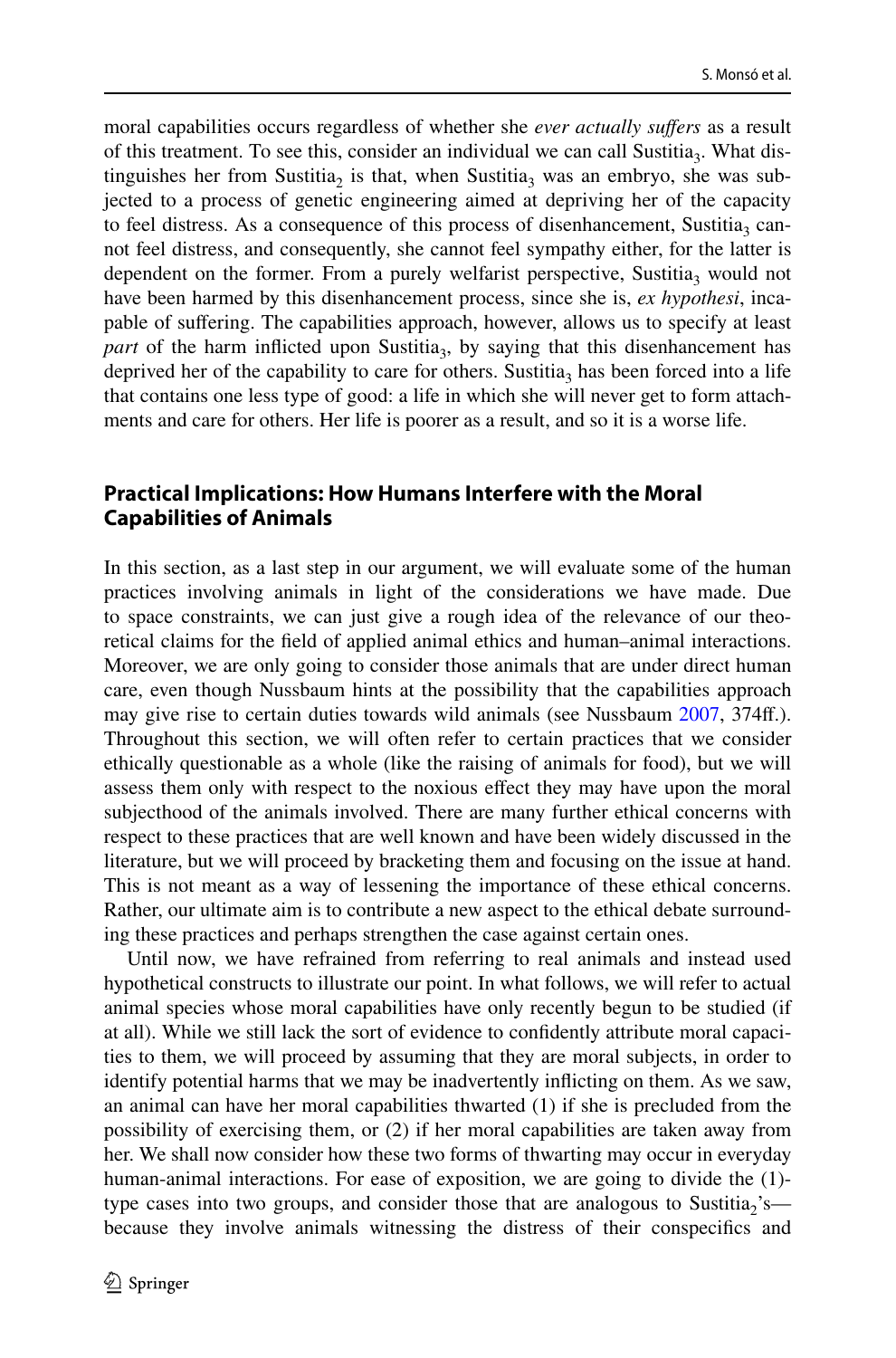being physically prevented from intervening—separately from other (1)-type cases in which animals are deprived of further necessary pre-conditions for their moral capabilities to be exercised. We will thus refer to practices that involve humans (a) preventing animals from intervening in response to a conspecifc in distress (section "[Practices That Involve Animals Witnessing the Distress of Conspecifcs](#page-18-0)"), (b) depriving animals from further pre-conditions for their moral capabilities to be exercised (section ["Practices That Deprive Animals of Other Pre-Conditions for the](#page-19-0) [Exercise of Their Moral Capabilities"](#page-19-0)), and (c) eliminating the animals' ability to act morally (section ["Practices That Eliminate the Moral Capabilities of Animals"](#page-20-0)).

#### <span id="page-18-0"></span>**Practices That Involve Animals Witnessing the Distress of Conspecifcs**

Even though Sustitia, was an imaginary example, her life conditions may not differ much from those of real animals who are raised for food. As we have already pointed out, painful and distressing procedures in farm animal husbandry are abundant, and indeed, ethical concerns with respect to the methods involved in breeding, raising, handling, transporting, and slaughtering farm animals have been raised for decades (e.g. Rollin  $2003$ ). Due to the overcrowding that characterises intensive farming, these painful procedures will often take place while in the presence of conspecifcs. This, however, is an issue that has received comparatively little attention. Only rather recently has it begun to be systematically addressed as a research topic. For instance, it is currently debated whether pigs and other animals brought to slaughter suffer from witnessing their conspecifics' pain and fear (Anil et al. [1996,](#page-22-4) [1997](#page-22-5); Düpjan et al. [2011;](#page-24-15) Edgar et al. [2012;](#page-24-16) Reimert et al. [2013](#page-26-21)). As usual, the focus of these studies has been the welfare problems involved in these situations. The possibility remains, however, that these animals may be moral subjects, and that, upon witnessing their conspecifcs' distress, they experience an urge to engage in caring behaviour that they cannot fulfl due to the presence of physical barriers. As we have already explained, this might add a new dimension to the ways in which these animals are being harmed.

Farm animals are not the only class of animals under human care that are often exposed to the distress of conspecifcs. Lab animals, too, will frequently fnd themselves in similar situations. The procedures involved in experimental set-ups include handling the subjects, collecting blood samples, performing orogastric gavage (a technique used to administer nutrients directly to the stomach via an oral tube) (Balcombe et al. [2004\)](#page-22-6), restraining their movements, performing tail-vein injections, and euthanising them (Sharp et al. [2003;](#page-27-19) Boivin et al. [2016](#page-23-18)), all of which frequently cause pain or distress to the subjects. Other animals in the laboratory may have perceptual access to these processes and will most likely be prevented from interfering. We already have a signifcant amount of evidence suggesting that rodents undergo emotional contagion when in the presence of a conspecifc in distress (Knapska et al. [2006](#page-25-16); Langford et al. [2006;](#page-25-14) Jeon et al. [2010;](#page-25-15) Atsak et al. [2011;](#page-22-2) Burkett et al. [2016\)](#page-23-7), and that, when given the choice, they will help or engage in afliative behaviour directed at a distressed individual (Church [1959;](#page-23-0) Rice and Gainer [1962;](#page-26-4) Evans and Braud [1969;](#page-24-0) Greene [1969;](#page-24-1) Langford et al. [2010](#page-25-20); Bartal et al. [2011](#page-22-0), [2014](#page-23-19); Burkett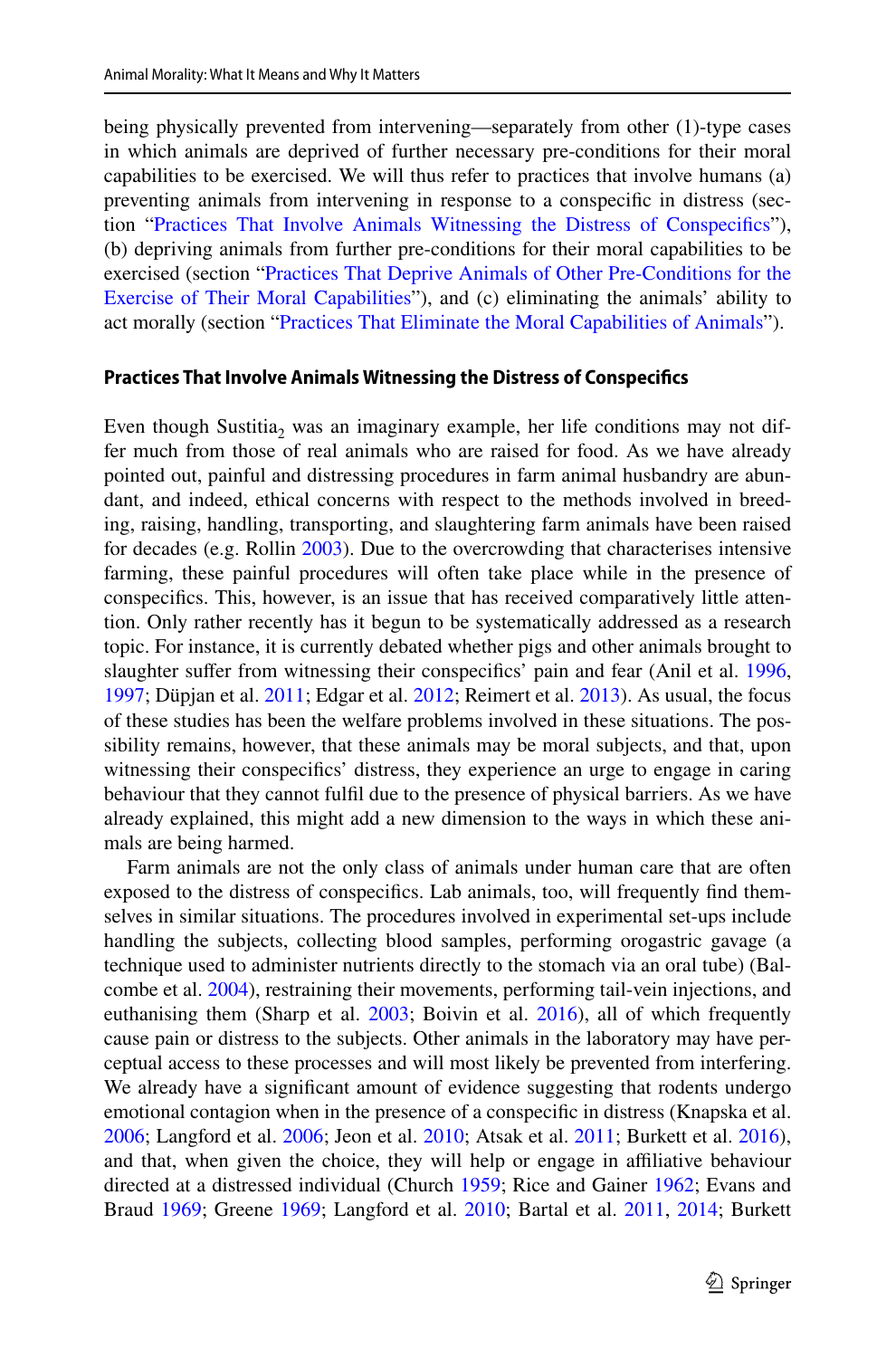et al. [2016\)](#page-23-7). Therefore, in this context it is also important to consider whether the animals are having their moral capabilities thwarted.

# <span id="page-19-0"></span>**Practices That Deprive Animals of Other Pre‑Conditions for the Exercise of Their Moral Capabilities**

The exercise of an animal's moral capabilities will most likely depend on the existence of a stable social environment where relationships with conspecifcs can take place, develop, and be maintained. The existence of such a stable social environment can thus be plausibly considered as an important pre-condition for the fourishing of an animal's moral capabilities. Many husbandry systems resort to the re-grouping, separation, or even isolation of animals, thus depriving them of this pre-condition, and potentially thwarting their moral capabilities.

This sort of unstable social environment is very common in farms. Farm animals are grouped and re-grouped according to productivity and reproductive state. This could constitute a problem, for instance, for dairy cows, who are gregarious animals and develop complex social relationships, characterised by feeding and resting together, or by engaging in allogrooming. Gutmann et al. [\(2015](#page-24-17)) showed that long-term familiarity had a stronger effect on the intensity of social relationships, measured in terms of time and energy investment, than having a very recent shared experience. They conclude that it is actually long-term familiarity that creates preferred social partners in dairy cows. But if farm animals are frequently re-grouped, the only social relationships possible, then, might be short-term relationships. They lose their preferred social partners, and this may hinder the fourishing of their moral capabilities, for evidence suggests that animals have a higher probability of engaging in caring and helping behaviour when they are familiar with the other subject (Cronin [2012;](#page-23-20) Bartal et al. [2014\)](#page-23-19).

Routine re-grouping is not the only procedure that causes an inadequate social environment for the fourishing of farm animals' moral capabilities. Several of the housing conditions found in factory farms, such as sow stalls and farrowing crates, have been severely criticised, amongst other things, because they result in an enforced isolation from conspecifcs (see e.g. Rollin [2011,](#page-26-27) especially chapter 15). The thwarting of the moral capabilities of these isolated animals adds a new dimension to the welfare problems that such housing methods cause.

Other animals under human care are also deprived of the stable social environment that would be a pre-condition for exercising their moral capabilities. Zoo animals are often separated from each other due to space constraints (if families become too big), and rehoused to other zoos because of breeding programs. Lab animals might be kept in sterile, single housing due to the requirements of a controlled experimental setting. And even if some legislation tries to put a stop to it, companion animals are often kept in isolation from conspecifcs, even highly social animals, like parrots, which has been shown to have harming efects (Aydinonat et al. [2014\)](#page-22-7). Furthermore, companion animals kept in shelters, such as dogs, might very often experience the breaking up of social relationships when individuals of their group are rehomed. In this light, the common practice of rescuing dogs from the streets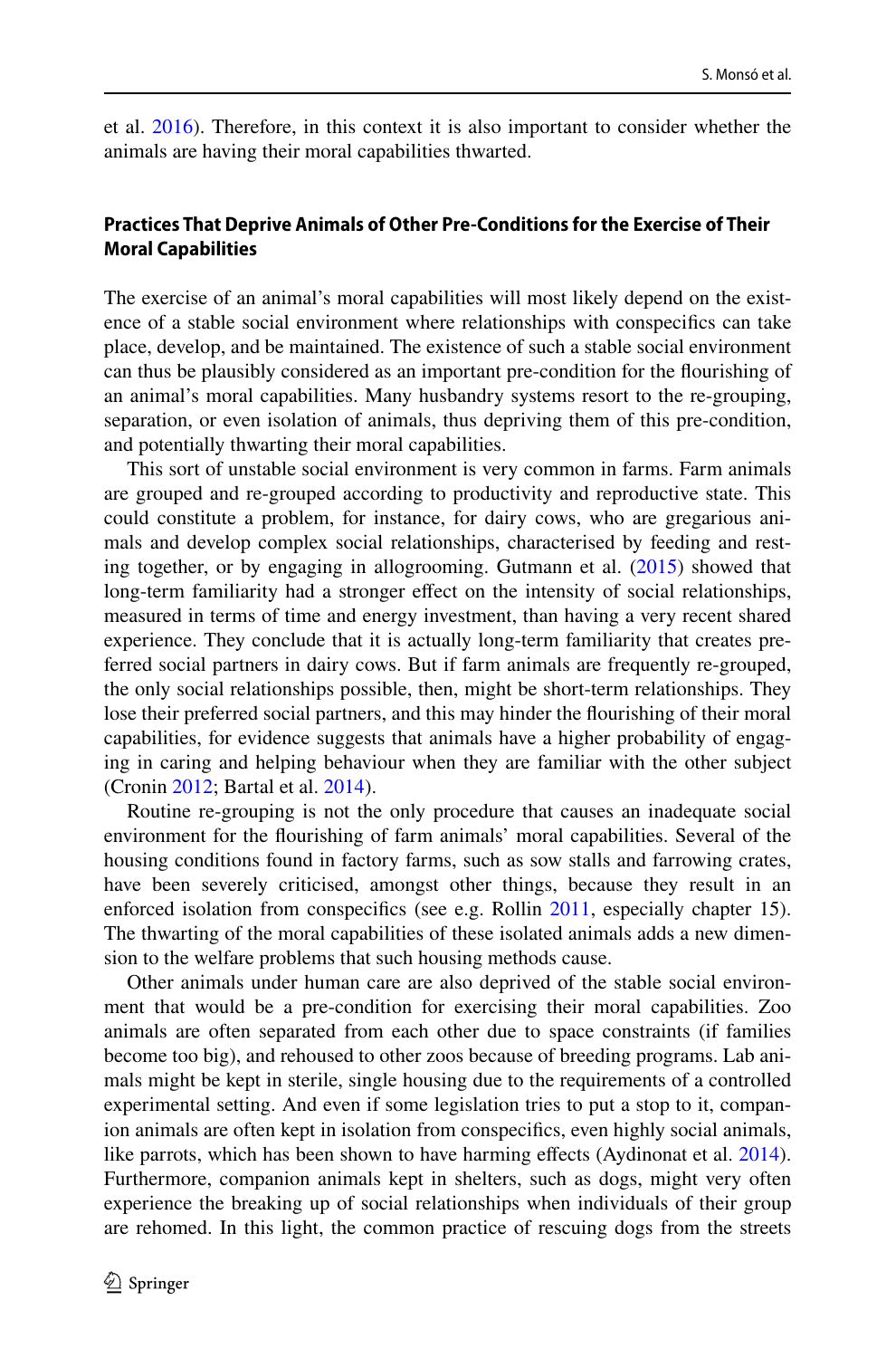may not be as innocuous as is usually considered, as these animals lose their familiar environment and very likely all their well-known partners. They might be brought to a foster home with no other companion dog around them—a situation that could possibly mean fewer opportunities for their moral capabilities to be exercised.

In sum, if the animals in these diferent examples are subjects with complex social lives that include moral lives, then re-grouping, separating, and isolating them may disrupt or preclude the appearance of those bonds that are a pre-condition for the exercise of their moral capabilities.

#### <span id="page-20-0"></span>**Practices That Eliminate the Moral Capabilities of Animals**

In the practices that we have considered until now, the animals involved are, to a bigger or lesser extent, prevented from exercising their moral capabilities. In this fnal section, we will consider human practices that go over and beyond this, by altogether eliminating the animals' capability to behave morally.

Some human–animal interactions involve breeding, training, conditioning, or modifying the animals with the aim of eliminating some (or all) of their moral capabilities. The most obvious example here is that of fghting animals. Indeed, the training (and also breeding<sup>21</sup>) that fighting dogs undergo aims precisely at enhancing their aggressiveness and eliminating any potential caring response to a conspecifc in distress (Kalof and Iliopoulou [2011](#page-25-21)). Cattle used for bullfghting are also selectively bred to enhance aggressiveness (Silva et al. [2006;](#page-27-20) Correia et al. [2015](#page-23-21)), as are the chickens used for cock fghting (Guo et al. [2016](#page-24-18)).

But it is probably in the lab where the elimination of animals' moral capabilities has been performed in the most intentional and methodical manner. Indeed, several psychologists have undertaken this as a research project. Perhaps the most paradigmatic example is Harry Harlow and his experiments on maternal separation, dependency needs, and social deprivation (for an overview on Harlow's research see Harlow [1958](#page-24-19); Harlow et al. [1965;](#page-24-20) Blum [2004](#page-23-22)). Harlow raised rhesus monkeys from birth onward in bare wire cages, facing partial or total maternal deprivation. He would ofer them the choice between two inanimate surrogate mothers: one made of cloth and the other of wire. The infants were found to insistently seek the cloth mothers, even when they were designed to shake them, stab them with blunt spikes, or push them away via a mechanical fap. These monkeys "never experienced mother love, nor any other kind of monkey afection," and when they themselves were impregnated and had their own ofspring, they "either completely ignored or abused" their babies, or in many cases killed them (Harlow and Suomi [1971](#page-24-21), 1535). By subjecting monkeys to this treatment, as well as to total isolation chambers,

<span id="page-20-1"></span><sup>&</sup>lt;sup>21</sup> The case of breeding is peculiar, insofar as selectively breeding for a certain characteristic cannot, in virtue of the non-identity problem, be considered an instance of changing an *individual*'s capabilities. Instead, we would have to say that selective breeding changes the capabilities of the *species* or the *population*. We believe that this is nevertheless an instance of harm, because of the intentional manner in which this breeding is performed and the goal behind it. We are assuming that the capabilities approach can accommodate harm inficted on the capabilities of populations, as well as individuals, but this is a matter that merits further discussion.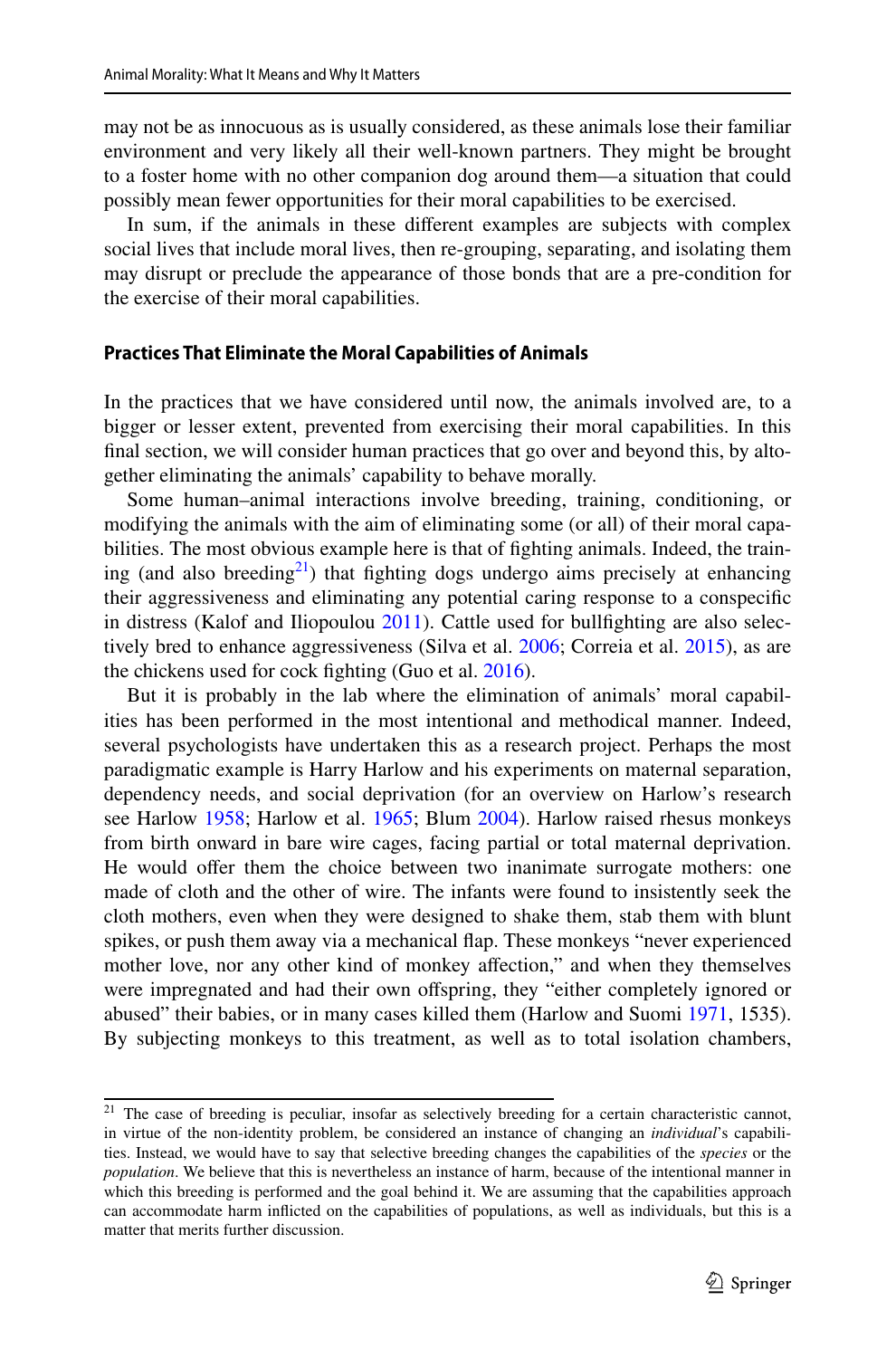Harlow systematically created individuals who were completely "defcient in social play and sexual behavior," as well as "hyperaggressive in peer interaction" (Arling and Harlow [1967](#page-22-8), 371).

Harlow's experiments, as shocking as they sound, should not be considered an isolated event in psychology. During the past 30 years, on-going maternal deprivation experiments, conducted for example at the NIH in the US, have subjected hundreds of infant macaques to similar conditions as Harlow's experiments. They are heavily criticised from a bioethical perspective for being both unnecessary and cruel (Novak [2014;](#page-25-22) Medical Research Modernization Committee [2017](#page-25-23)). The potential elimination of the monkeys' moral capabilities is another factor to consider in the ethical assessment of these tests.

Further examples of experiments performed with the aim of interfering in the ani-mals' moral capabilities include Tulogdi et al. ([2014\)](#page-27-21), who subjected rats to postweaning social isolation, thereby inducing defcits in pro-social behaviour. These defcits were eliminated by resocialisation during adulthood, but the rats' abnormal aggressiveness remained resilient to this treatment. Hernandez-Lallement et al.  $(2016)$  $(2016)$  have also induced deficits in pro-social behaviour in rats by performing surgery aimed at damaging the amygdala (brain area responsible for emotion and afliation). They plan to continue their research along these lines in order to produce "an animal model of callousness," for which "[r]odents offer a cheap, convenient and ethically less controversial alternative to non-human primates" (Hernandez-Lallement et al. [2018](#page-24-23)). Our argument helps to shed some light on the ethical problems that are, in fact, involved in such experiments.

As in the hypothetical example of Sustitia<sub>3</sub>, some human practices may destroy the moral capabilities of animals indirectly, as an unintended side efect of a treatment that has other aims. For example, there have been reports of rats becoming habituated to distress cues from conspecifcs after repeated exposure to them during pro-sociality experiments (Church [1959\)](#page-23-0). The mother-infant relationship is also artifcially terminated in the case of many farm, zoo, and lab animals, as well as for some companion animals, e.g., if puppies are sold before they reach an appropriate age. As the Harlow experiments exemplify, the absence of an appropriate motherinfant bond may have profound efects on the development of the moral capabilities of animals. And lastly, the social isolation that can be found in many farms, zoos, labs, and even some households, may not just prevent the animals from exercising their moral capabilities, but also, in the long run, efectively eliminate their capacity to care for others. The humans who are causally responsible should, arguably, be blamed for this harm, even if it was unintended. This would especially be the case if the humans were aware of this side efect, and simply assumed it as an inevitable consequence.

# **Conclusion**

When we initially set out to investigate the ethical implications of considering that some animals are moral subjects, we expected it to be a conceptual exploration, with little relevance outside the proverbial armchair. Rather the opposite turned out to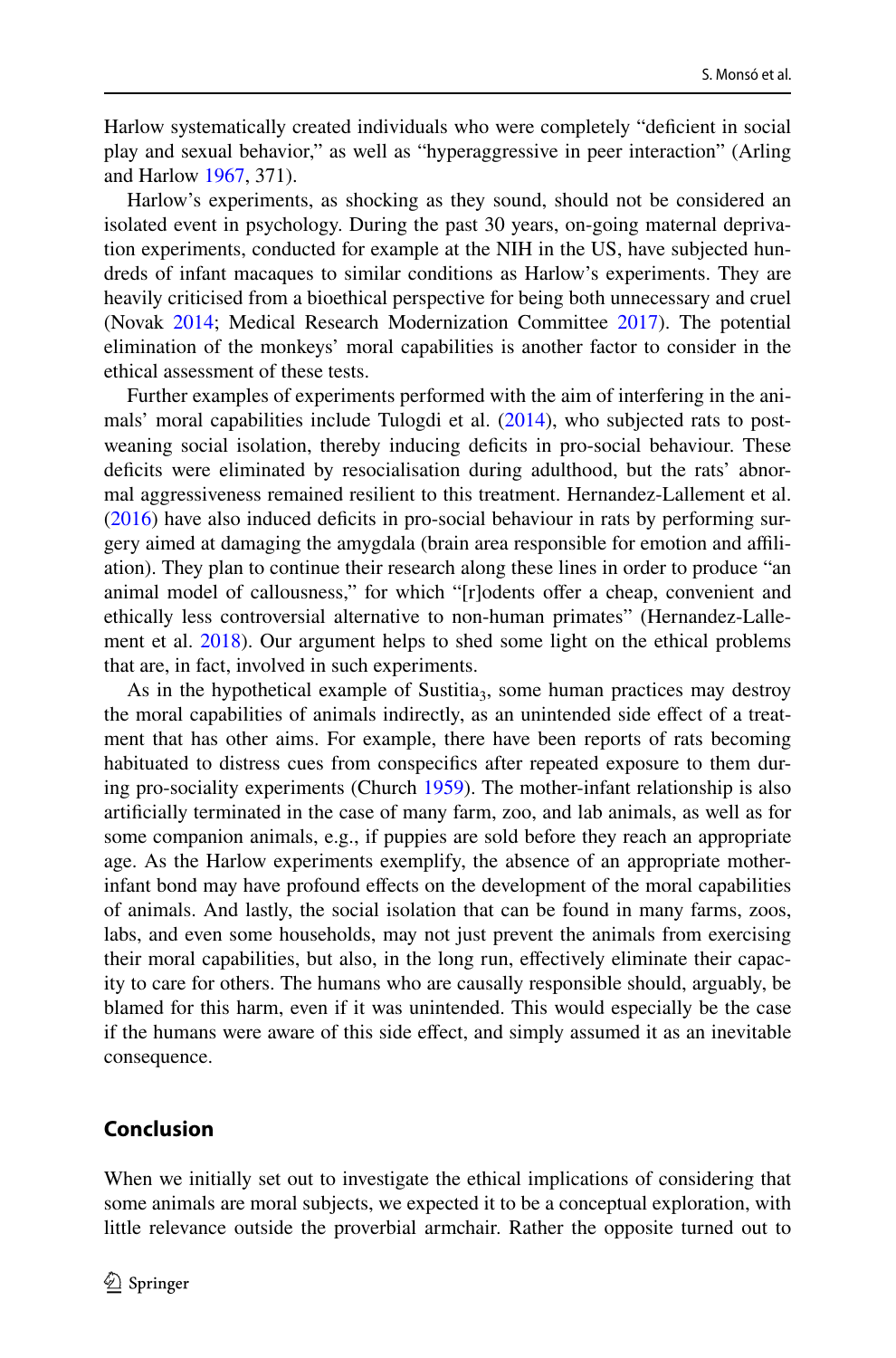be the case. We have found many contexts, including routine procedures in farms, labs, and in our homes, where humans potentially interfere with, hinder, or destroy the moral capabilities of animals. And by opening up to other normative theories besides the capabilities approach we could perhaps fnd further examples. We leave that to future research, and hope to at least have given a good sense of how the possibility of moral subjecthood in animals creates conceptual space for a type of harm that has been little, if at all, discussed, and that may be very real and important. Whether or not welfarists can fnd a way of capturing this harm remains to be seen, but we hope to have convincingly shown how, in its purely hedonistic formulation, it is unlikely that welfarism can account for this harm.

**Acknowledgements** Open access funding provided by Austrian Science Fund (FWF). An early version of this paper was presented at the conference 'Ethical Theories and the Animal Issue: between Science and Philosophy' held at the University of Milan in 2016. The authors would like to thank the attendants, and especially Mark Rowlands, for their helpful feedback. This paper also hugely beneftted from comments by Samuel Camenzind, Herwig Grimm, Stefan Schwarzburg, and various anonymous reviewers.

**Funding** This research was partially funded by the Messerli Foundation (Project Number FA37314006) and the Austrian Science Fund (Project Number P 31466-G32).

**Open Access** This article is distributed under the terms of the Creative Commons Attribution 4.0 International License ([http://creativecommons.org/licenses/by/4.0/\)](http://creativecommons.org/licenses/by/4.0/), which permits unrestricted use, distribution, and reproduction in any medium, provided you give appropriate credit to the original author(s) and the source, provide a link to the Creative Commons license, and indicate if changes were made.

# **References**

- <span id="page-22-1"></span>Andrews, Kristin, and Lori Gruen. 2014. Empathy in Other Apes. In *Empathy and Morality*, ed. Heidi Maibon, 193–209. New York: Oxford University Press.
- Andrews, Kristin, and Susana Monsó. In preparation. "Animal Moral Psychologies." To appear in *The Oxford Handbook of Moral Psychology*, ed. John Doris and Manuel Vargas. New York: Oxford University Press.
- <span id="page-22-5"></span>Anil, M.Haluk, Justin L. McKinstry, M. Field, and Richard G. Rodway. 1997. Lack of Evidence for Stress Being Caused to Pigs by Witnessing the Slaughter of Conspecifcs. *Animal Welfare* 6(1): 3–8.
- <span id="page-22-4"></span>Anil, M.Haluk, John Preston, Justin L. McKinstry, Richard G. Rodwayl, and Steven N. Brown. 1996. An Assessment of Stress Caused in Sheep by Watching Slaughter of Other Sheep. *Animal Welfare* 5(4): 435–441.
- <span id="page-22-8"></span>Arling, Gary L., and Harry F. Harlow. 1967. Efects of Social Deprivation on Maternal Behavior of Rhesus Monkeys. *Journal of Comparative and Physiological Psychology* 64(3): 371–377.
- <span id="page-22-2"></span>Atsak, Piray, Marie Orre, Petra Bakker, Leonardo Cerliani, Benno Roozendaal, Valeria Gazzola, Marta Moita, and Christian Keysers. 2011. Experience Modulates Vicarious Freezing in Rats: A Model for Empathy. *PLoS ONE* 6(7): e21855.
- <span id="page-22-7"></span>Aydinonat, Denise, Dustin J. Penn, Steve Smith, Yoshan Moodley, Franz Hoelzl, Felix Knauer, and Franz Schwarzenberger. 2014. Social Isolation Shortens Telomeres in African Grey Parrots (Psittacus Erithacus Erithacus). *PLoS ONE* 9(4): e93839.
- <span id="page-22-6"></span>Balcombe, Jonathan P., Neal D. Barnard, and Chad Sandusky. 2004. Laboratory Routines Cause Animal Stress. *Journal of the American Association for Laboratory Animal Science* 43(6): 42–51.
- <span id="page-22-0"></span>Bartal, Ben-Ami, Jean Decety Inbal, and Peggy Mason. 2011. Empathy and Pro-Social Behavior in Rats. *Science* 334 (6061): 1427–1430.
- <span id="page-22-3"></span>Bartal, Ben-Ami, Haozhe Shan Inbal, Nora M.R. Molasky, Teresa M. Murray, Jasper Z. Williams, Jean Decety, and Peggy Mason. 2016. Anxiolytic Treatment Impairs Helping Behavior in Rats. *Frontiers in Psychology*. [https://doi.org/10.3389/fpsyg.2016.00850.](https://doi.org/10.3389/fpsyg.2016.00850)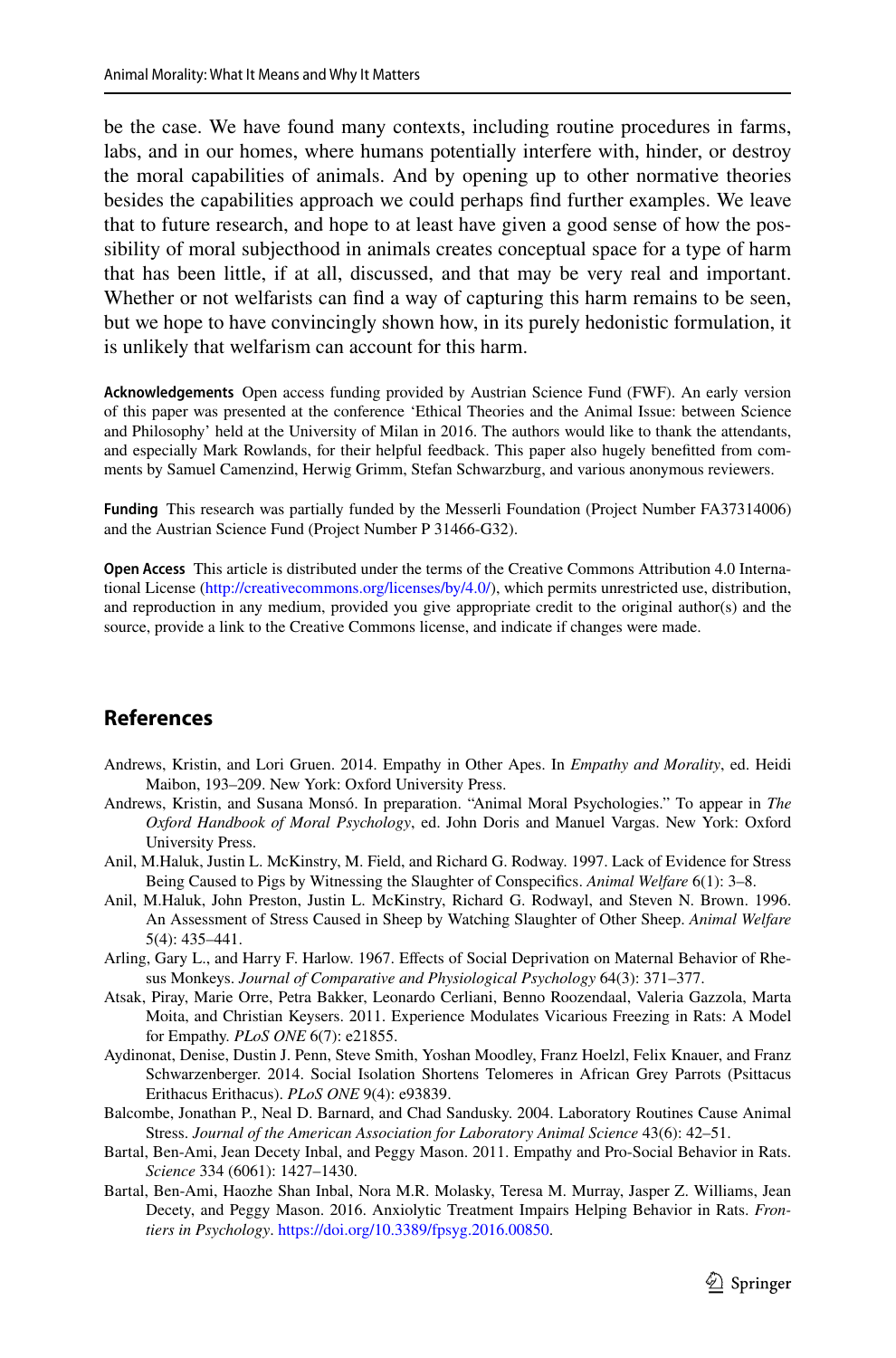- <span id="page-23-12"></span>Bekof, Marc, and Jessica Pierce. 2009. *Wild Justice: The Moral Lives of Animals*. Chicago: University Of Chicago Press.
- <span id="page-23-19"></span>Ben-Ami Bartal, Inbal, David A. Rodgers, Maria Sol Bernardez Sarria, Jean Decety, and Peggy Mason. 2014. Pro-Social Behavior in Rats is Modulated by Social Experience. *eLife*. [https://doi.](https://doi.org/10.7554/eLife.01385.001) [org/10.7554/eLife.01385.001](https://doi.org/10.7554/eLife.01385.001).
- <span id="page-23-14"></span>Benz-Schwarzburg, Judith. 2012. *Verwandte Im Geiste—Fremde im Recht: Sozio-Kognitive Fähigkeiten bei Tieren und ihre Relevanz für Tierethik und Tierschutz. Tierrechte - Menschenpfichten*, vol. 16. Erlangen: Harald Fischer Verlag.
- <span id="page-23-13"></span>Benz-Schwarzburg, Judith, and Andrew Knight. 2011. Cognitive Relatives yet Moral Strangers? *Journal of Animal Ethics* 1(1): 9–36.
- <span id="page-23-22"></span>Blum, Deborah. 2004. *Love At Goon Park: Harry Harlow and the Science of Afection*. New York: Berkley Books.
- <span id="page-23-18"></span>Boivin, Gregory P., Michael A. Bottomley, and Nadja Grobe. 2016. Responses of Male C57BL/6 N Mice to Observing the Euthanasia of Other Mice. *Journal of the American Association for Laboratory Animal Science: JAALAS* 55(4): 406–411.
- <span id="page-23-17"></span>Broom, Donald M. 1991. Animal Welfare: Concepts and Measurement. *Journal of Animal Science* 69(10): 4167–4175.
- <span id="page-23-10"></span>Brosnan, Sarah F., and Frans B.M. de Waal. 2003. Monkeys Reject Unequal Pay. *Nature* 425 (6955): 297–299.
- <span id="page-23-8"></span>Brosnan, Sarah F., Hillary C. Schif, and Frans B.M. de Waal. 2005. Tolerance for Inequity May Increase with Social Closeness in Chimpanzees. *Proceedings of the Royal Society B: Biological Sciences* 272(1560): 253–258.
- <span id="page-23-9"></span>Brosnan, Sarah F., Catherine Talbot, Megan Ahlgren, Susan P. Lambeth, and Steven J. Schapiro. 2010. Mechanisms Underlying Responses to Inequitable Outcomes in Chimpanzees, Pan Troglodytes. *Animal Behaviour* 79(6): 1229–1237.
- <span id="page-23-1"></span>Burkart, Judith M., Ernst Fehr, Charles Eferson, and Carel P. van Schaik. 2007. Other-Regarding Preferences in a Non-Human Primate: Common Marmosets Provision Food Altruistically. *Proceedings of the National Academy of Sciences* 104(50): 19762–19766.
- <span id="page-23-7"></span>Burkett, James P., Elissar Andari, Zachary V. Johnson, Daniel C. Curry, Frans B.M. de Waal, and Larry J. Young. 2016. Oxytocin-Dependent Consolation Behavior in Rodents. *Science* 351(6271): 375–378.
- <span id="page-23-15"></span>Carron, Paul. 2018. Ape Imagination? A Sentimentalist Critique of Frans de Waal's Gradualist Theory of Human Morality. *Biology and Philosophy* 33(3–4): 22.
- <span id="page-23-0"></span>Church, Russell M. 1959. Emotional Reactions of Rats to the Pain of Others. *Journal of Comparative and Physiological Psychology* 52(2): 132–134.
- <span id="page-23-4"></span>Clay, Zanna, and Frans B.M. de Waal. 2013. Bonobos Respond to Distress in Others: Consolation across the Age Spectrum. *PLoS ONE* 8(1): e55206.
- <span id="page-23-5"></span>Cools, Annemieke K.A., Alain J.-M. Van Hout, and Mark H.J. Nelissen. 2008. Canine Reconciliation and Third-Party-Initiated Postconfict Afliation: Do Peacemaking Social Mechanisms in Dogs Rival Those of Higher Primates? *Ethology* 114(1): 53–63.
- <span id="page-23-3"></span>Cordoni, Giada, Elisabetta Palagi, and Silvana Borgognini Tarli. 2006. Reconciliation and Consolation in Captive Western Gorillas. *International Journal of Primatology* 27(5): 1365–1382.
- <span id="page-23-21"></span>Correia, Pedro, Erica Baron, and Fernando Moreira da Silva. 2015. Selection Traits of Lidia Cattle for Azorean Street Bullfghting. *Archivos de Zootecnia* 64(245): 27–34.
- <span id="page-23-6"></span>Cozzi, Alessandro, Claudio Sighieri, Angelo Gazzano, Christine J. Nicol, and Paolo Baragli. 2010. Post-Confict Friendly Reunion in a Permanent Group of Horses (Equus Caballus). *Behavioural Processes* 85(2): 185–190.
- <span id="page-23-16"></span>Crary, Alice. 2010. Minding What Already Matters: A Critique of Moral Individualism. *Philosophical Topics* 38(1): 17–49.
- <span id="page-23-20"></span>Cronin, Katherine A. 2012. Prosocial Behaviour in Animals: The Infuence of Social Relationships, Communication and Rewards. *Animal Behaviour* 84(5): 1085–1093.
- <span id="page-23-2"></span>Cronin, Katherine A., Kori K.E. Schroeder, and Charles T. Snowdon. 2010. Prosocial Behaviour Emerges Independent of Reciprocity in Cottontop Tamarins. *Proceedings Biological Sciences/The Royal Society* 277(1701): 3845–3851.
- <span id="page-23-11"></span>Cronin, Katherine A., and Charles T. Snowdon. 2008. The Efects of Unequal Reward Distributions on Cooperative Problem Solving by Cottontop Tamarins, Saguinus Oedipus. *Animal Behaviour* 75(1): 245–257.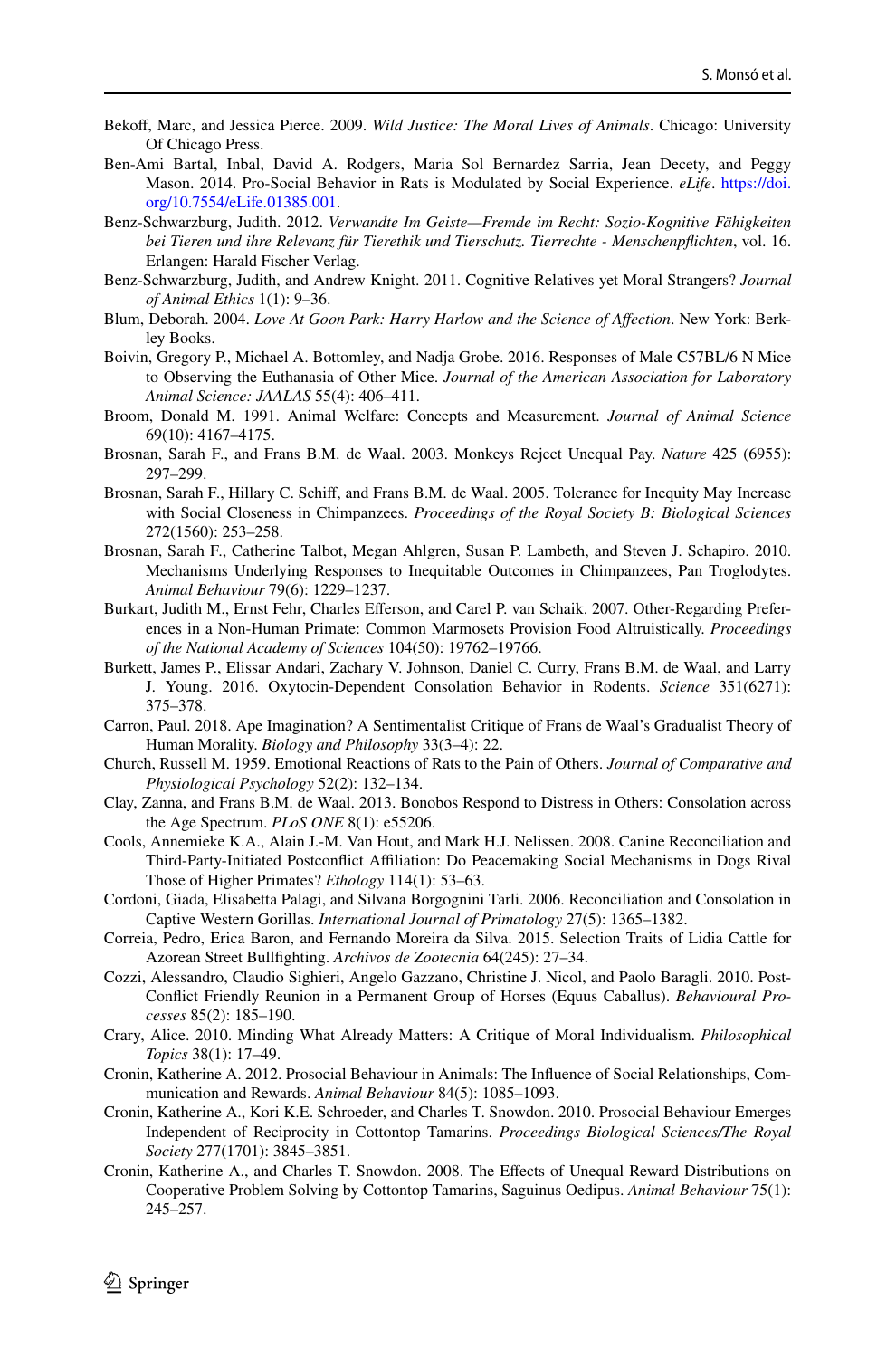- <span id="page-24-4"></span>Custance, Deborah, and Jennifer Mayer. 2012. Empathic-like Responding by Domestic Dogs (Canis Familiaris) to Distress in Humans: An Exploratory Study. *Animal Cognition* 15(5): 851–859.
- <span id="page-24-8"></span>Dawkins, Marian S. 2006. Through Animal Eyes: What Behaviour Tells Us. *Applied Animal Behaviour Science* 100(1–2): 4–10.
- <span id="page-24-10"></span>DeGrazia, David. 1996. *Taking Animals Seriously: Mental Life and Moral Status*. Cambridge: Cambridge University Press.
- <span id="page-24-9"></span>DeGrazia, David. 2005. Regarding the Last Frontier of Bigotry. *Logos* 4(2). [http://www.logosjourn](http://www.logosjournal.com/issue_4.2/degrazia.htm) [al.com/issue\\_4.2/degrazia.htm](http://www.logosjournal.com/issue_4.2/degrazia.htm). Accessed 2nd Feb 2017.
- <span id="page-24-7"></span>Duncan, Ian J.H. 1993. Welfare Is to Do with What Animals Feel. *Journal of Agricultural and Environmental Ethics* 6(2): 8–14.
- <span id="page-24-6"></span>Duncan, Ian J.H. 2004. A Concept of Welfare Based on Feelings. In *The Well-Being of Farm Animals: Challenges and Solutions*, ed. G. John Benson and Bernard E. Rollin, 85–102., Issues in Animal Bioethics Oxford: Blackwell.
- <span id="page-24-15"></span>Düpjan, Sandra, Armin Tuchscherer, Jan Langbein, Peter-Christian Schön, Gerhard Manteufel, and Birger Puppe. 2011. Behavioural and Cardiac Responses towards Conspecifc Distress Calls in Domestic Pigs (Sus Scrofa). *Physiology & Behavior* 103(5): 445–452.
- <span id="page-24-13"></span>Edgar, Joanne L., John C. Lowe, Elizabeth S. Paul, and Christine J. Nicol. 2011. Avian Maternal Response to Chick Distress. *Proceedings of the Royal Society of London B: Biological Sciences* March: rspb20102701.
- <span id="page-24-16"></span>Edgar, Joanne L., Christine J. Nicol, C.C.A. Clark, and Elizabeth S. Paul. 2012. Measuring empathic responses in animals. *Applied Animal Behaviour Science* 138(3–4): 182–193.
- Epicurus. *Kyriai Doxai (Principal Doctrines).* Translation by Peter Saint-Andre (2008). Available at [http://monadnock.net/epicurus/principal-doctrines.html.](http://monadnock.net/epicurus/principal-doctrines.html) Accessed 27 Sept 2017.
- <span id="page-24-11"></span>European Food Safety Authority (EFSA). 2007. Animal Health and Welfare Aspects of Diferent Housing and Husbandry Systems for Adult Breeding Boars, Pregnant, Farrowing Sows and Unweaned Piglets—Scientifc Opinion of the Panel on Animal Health and Welfare. *EFSA Journal*.<https://doi.org/10.2903/j.efsa.2007.572>.
- <span id="page-24-0"></span>Evans, Valerie E., and William G. Braud. 1969. Avoidance of a Distressed Conspecifc. *Psychonomic Science* 15(3): 166.
- <span id="page-24-14"></span>Ferrari, Arianna. 2012. Animal Disenhancement for Animal Welfare: The Apparent Philosophical Conundrums and the Real Exploitation of Animals. A Response to Thompson and Palmer. *Nanoethics* 6: 65–76.
- <span id="page-24-5"></span>Fitzpatrick, Simon. 2017. Animal Morality: What Is the Debate About? *Biology and Philosophy* 32(6): 1151–1183.
- <span id="page-24-3"></span>Fraser, Orlaith N., and Thomas Bugnyar. 2010. Do Ravens Show Consolation? Responses to Distressed Others. *PLoS ONE* 5(5): e10605.
- <span id="page-24-2"></span>Fraser, Orlaith N., Daniel Stahl, and Filippo Aureli. 2008. Stress Reduction through Consolation in Chimpanzees. *Proceedings of the National Academy of Sciences* 105(25): 8557–8562.
- <span id="page-24-12"></span>Goumon, Sébastien, and Marek Špinka. 2016. Emotional Contagion of Distress in Young Pigs Is Potentiated by Previous Exposure to the Same Stressor. *Animal Cognition* 19(3): 501–511.
- <span id="page-24-1"></span>Greene, James T. 1969. Altruistic Behavior in the Albino Rat. *Psychonomic Science* 14(1): 47–48.
- <span id="page-24-18"></span>Guo, Xing, Qi Fang, Chendong Ma, Bangyuan Zhou, Yi Wan, and Runshen Jiang. 2016. Whole-Genome Resequencing of Xishuangbanna Fighting Chicken to Identify Signatures of Selection. *Genetics Selection Evolution* 48: 62.
- <span id="page-24-17"></span>Gutmann, Anke K., Marek Špinka, and Christoph Winckler. 2015. Long-Term Familiarity Creates Preferred Social Partners in Dairy Cows. *Applied Animal Behaviour Science* 169: 1–8.
- <span id="page-24-19"></span>Harlow, Harry F. 1958. The Nature of Love. *American Psychologist* 13: 673–685.
- <span id="page-24-20"></span>Harlow, Harry F., Robert O. Dodsworth, and Margaret K. Harlow. 1965. Total Social Isolation in Monkeys. *Proceedings of the National Academy of Sciences of the United States of America* 54(1): 90–97.
- <span id="page-24-21"></span>Harlow, H., and Stephen J. Suomi. 1971. Social Recovery by Isolation-Reared Monkeys. *Proceedings of the National Academy of Sciences of the United States of America* 68(7): 1534–1538.
- <span id="page-24-23"></span>Hernandez-Lallement, Julen, Marijn van Wingerden, and Tobias Kalenscher. 2018. Towards an Animal Model of Callousness. *Neuroscience and Biobehavioral Reviews* 91: 121–129.
- <span id="page-24-22"></span>Hernandez-Lallement, Julen, Marijn van Wingerden, Sandra Schäble, and Tobias Kalenscher. 2016. Basolateral Amygdala Lesions Abolish Mutual Reward Preferences in Rats. *Neurobiology of Learning and Memory* 127: 1–9.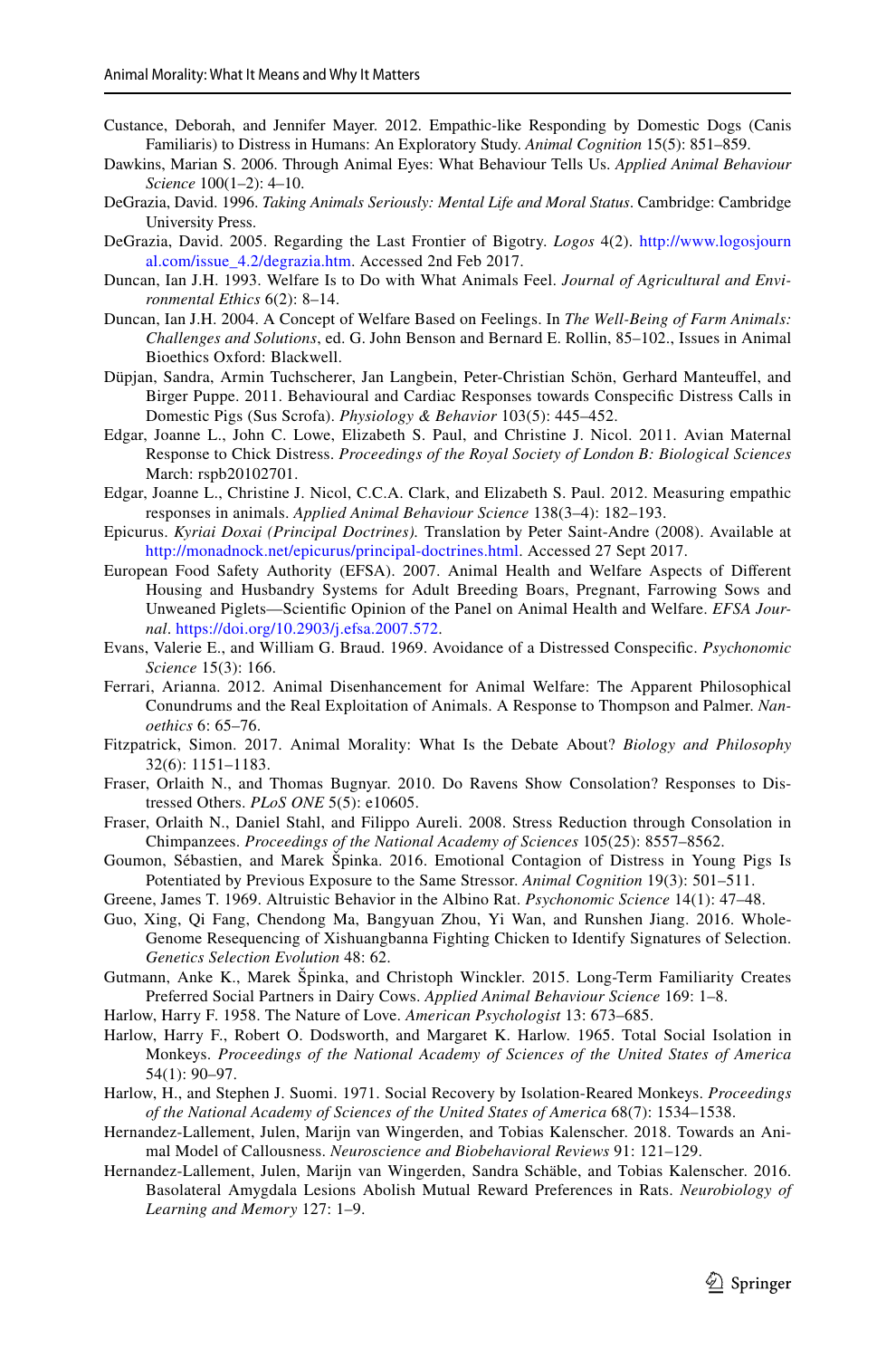- <span id="page-25-12"></span>Herskin, Mette S., Karin H. Jensen, and Karen Thodberg. 1998. Infuence of Environmental Stimuli on Maternal Behaviour Related to Bonding, Reactivity and Crushing of Piglets in Domestic Sows. *Applied Animal Behaviour Science* 58(3): 241–254.
- <span id="page-25-3"></span>Horner, Victoria, J. Devyn Carter, Malini Suchak, and Frans B.M. de Waal. 2011. Spontaneous Prosocial Choice by Chimpanzees. *Proceedings of the National Academy of Sciences*, August.
- <span id="page-25-13"></span>Huber, Annika, Anjuli L.A. Barber, Tamás Faragó, Corsin A. Müller, and Ludwig Huber. 2017. Investigating Emotional Contagion in Dogs (Canis Familiaris) to Emotional Sounds of Humans and Conspecifics. *Animal Cognition* 20(4): 703-715.
- <span id="page-25-5"></span>Ikkatai, Yuko, Shigeru Watanabe, and Ei-Ichi Izawa. 2016. Reconciliation and Third-Party Afliation in Pair-Bond Budgerigars (*Melopsittacus Undulatus*). *Behaviour* 153(9–11): 1173–1193.
- <span id="page-25-15"></span>Jeon, Daejong, Sangwoo Kim, Mattu Chetana, H. Daewoong Jo, Earl Ruley, Shih-Yao Lin, Dania Rabah, Jean-Pierre Kinet, and Hee-Sup Shin. 2010. Observational Fear Learning Involves Afective Pain System and Cav1.2 Ca2+Channels in ACC. *Nature Neuroscience* 13(4): 482–488.
- <span id="page-25-21"></span>Kalof, Linda, and Maria Andromachi Iliopoulou. 2011. Abusing the Human-Animal Bond: On the Making of Fighting Dogs. In *The Psychology of the Human-Animal Bond*, ed. Christopher Blazina, Güler Boyraz, and David Shen-Miller, 321–332. New York: Springer.
- <span id="page-25-18"></span>Kikusui, Takefumi, Shu Takigami, Yukari Takeuchi, and Yuji Mori. 2001. Alarm Pheromone Enhances Stress-Induced Hyperthermia in Rats. *Physiology & Behavior* 72(1–2): 45–50.
- <span id="page-25-19"></span>Kim, Sung Woo, Alexandra C. Weaver, Yan Bin Shen, and Yan Zhao. 2013. Improving Efficiency of Sow Productivity: Nutrition and Health. *Journal of Animal Science and Biotechnology* 4(1): 26.
- <span id="page-25-16"></span>Knapska, Ewelina, Evgeni Nikolaev, Pawel Boguszewski, Grazyna Walasek, Janusz Blaszczyk, Leszek Kaczmarek, and Tomasz Werka. 2006. Between-Subject Transfer of Emotional Information Evokes Specifc Pattern of Amygdala Activation. *Proceedings of the National Academy of Sciences of the United States of America* 103(10): 3858–3862.
- <span id="page-25-9"></span>Korsgaard, Christine M. 2006. Morality and the Distinctiveness of Human Action. In *Primates and Philosophers: How Morality Evolved*, ed. Stephen Macedo and Josiah Ober, 98–119. Princeton: Princeton University Press.
- <span id="page-25-4"></span>Kutsukake, Nobuyuki, and Duncan L. Castles. 2004. Reconciliation and Post-Confict Third-Party Afliation among Wild Chimpanzees in the Mahale Mountains, Tanzania. *Primates; Journal of Primatology* 45(3): 157–165.
- <span id="page-25-2"></span>Lakshminarayanan, Venkat R., and Laurie R. Santos. 2008. Capuchin Monkeys Are Sensitive to Others' Welfare. *Current Biology* 18(21): R999–R1000.
- <span id="page-25-14"></span>Langford, Dale J., Sara E. Crager, Zarrar Shehzad, Shad B. Smith, Susana G. Sotocinal, Jeremy S. Levenstadt, Mona Lisa Chanda, Daniel J. Levitin, and Jefrey S. Mogil. 2006. Social Modulation of Pain as Evidence for Empathy in Mice. *Science* 312(5782): 1967–1970.
- <span id="page-25-20"></span>Langford, Dale J., Alexander H. Tuttle, Kara Brown, Sonya Deschenes, David B. Fischer, Amelia Mutso, Kathleen C. Root, Susana G. Sotocinal, Matthew A. Stern, Jefrey S. Mogil, and Wendy F. Sternberg. 2010. Social Approach to Pain in Laboratory Mice. *Social Neuroscience* 5(2): 163–170.
- <span id="page-25-10"></span>Linzey, Andrew, and Dan Cohn-Sherbok. 1997. *After Noah: Animals and the Liberation of Theology*. London: Mowbray.
- <span id="page-25-8"></span>Machan, Tibor R. 2002. Why Human Beings May Use Animals. *Journal of Value Inquiry* 36: 9–14.
- <span id="page-25-6"></span>Massen, Jorg J.M., Lisette M. Van Den Berg, Berry M. Spruijt, and Elisabeth H.M. Sterck. 2012. Inequity Aversion in Relation to Effort and Relationship Quality in Long-Tailed Macaques (Macaca Fascicularis). *American Journal of Primatology* 74(2): 145–156.
- <span id="page-25-1"></span>Masserman, Jules, Stanley Wechkin, and William Terris. 1964. 'Altruistic' Behaviour in Rhesus Monkeys. *American Journal of Psychiatry* 121(6): 584–585.
- <span id="page-25-7"></span>McCloskey, H.J. 1987. The Moral Case for Experimentation on Animals. *The Monist* 70(1): 64–82.
- <span id="page-25-23"></span>Medical Research Modernization Committee. 2017. A Critique of Maternal Deprivation Experiments on Primates. <http://www.mrmcmed.org/mom.html>. Accessed 16 Jan 2017.
- <span id="page-25-17"></span>Monsó, Susana. 2017. Morality Without Mindreading. *Mind and Language* 32(3): 338–357.
- <span id="page-25-22"></span>Novak, Bridgett. 2014. Animal Research at NIH Lab Challenged by Members of Congress. Reuters U.S., Dec 24, 2014. [http://www.reuters.com/article/us-nih-ethics-baby-monkeys-idUSKBN0K300120](http://www.reuters.com/article/us-nih-ethics-baby-monkeys-idUSKBN0K300120141225) [141225.](http://www.reuters.com/article/us-nih-ethics-baby-monkeys-idUSKBN0K300120141225) Accessed 16 Jan 2017.
- <span id="page-25-11"></span>Nozick, Robert. 1974. *Anarchy, State, and Utopia*. New York: Basic Books.
- <span id="page-25-0"></span>Nussbaum, Martha C. 2007. *Frontiers of Justice: Disability, Nationality, Species Membership*. Cambridge: Harvard University Press.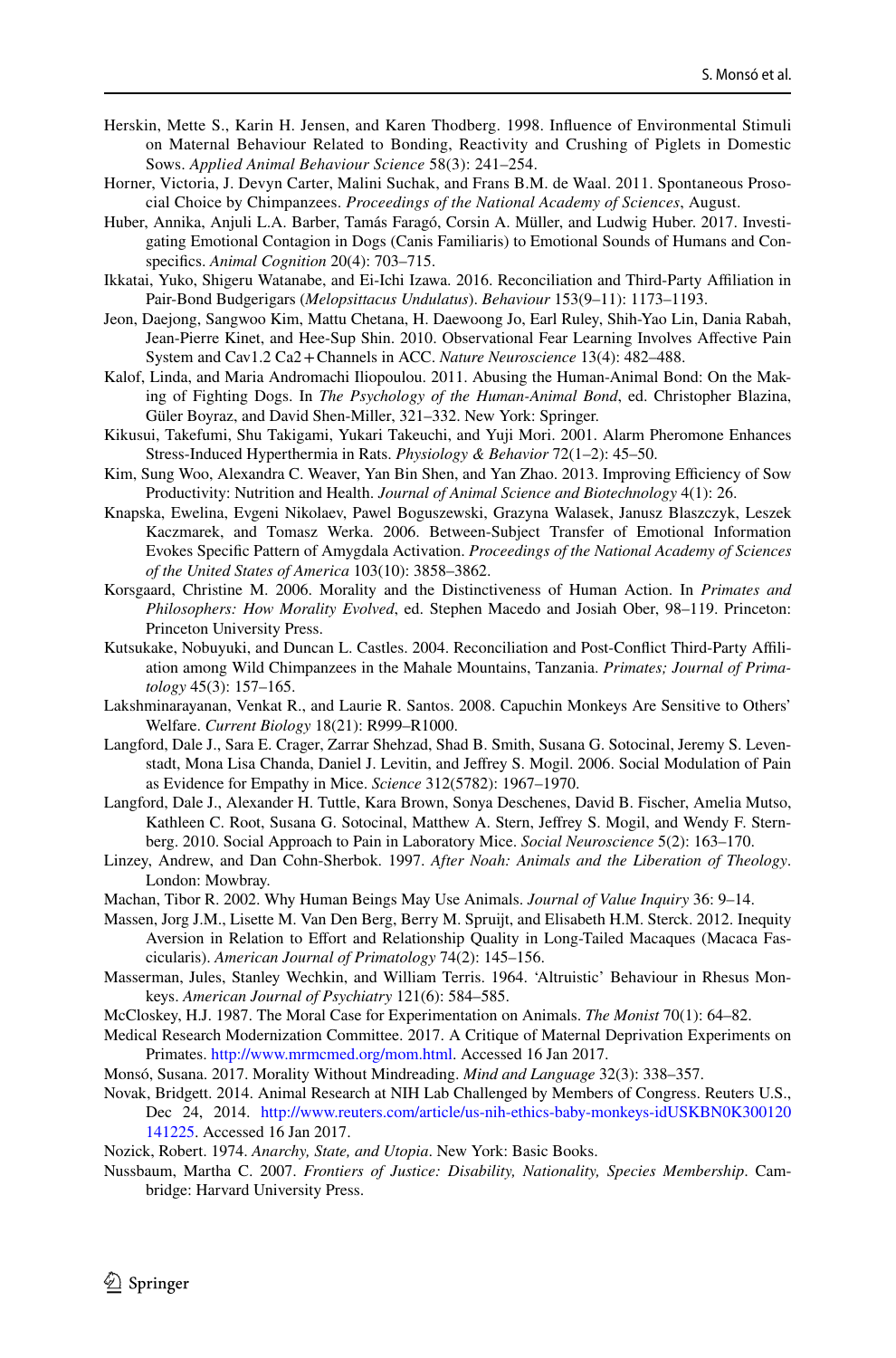- <span id="page-26-3"></span>Nussbaum, Martha C. 2004. Beyond 'Compassion and Humanity': Justice for Nonhuman Animals. In *Animal Rights: Current Debates and New Directions*, ed. Cass R. Sunstein and Martha C. Nussbaum, 299–320. New York: Oxford University Press.
- <span id="page-26-10"></span>Oberliessen, Lina, Julen Hernandez-Lallement, Sandra Schäble, Marijn van Wingerden, Maayke Seinstra, and Tobias Kalenscher. 2016. Inequity Aversion in Rats, Rattus Norvegicus. *Animal Behaviour* 115: 157–166.
- <span id="page-26-7"></span>Palagi, Elisabetta, and Giada Cordoni. 2009. Postconfict Third-Party Afliation in Canis Lupus: Do Wolves Share Similarities with the Great Apes? *Animal Behaviour* 78(4): 979–986.
- <span id="page-26-6"></span>Palagi, Elisabetta, Stefania Dall'Olio, Elisa Demuru, and Roscoe Stanyon. 2014. Exploring the Evolutionary Foundations of Empathy: Consolation in Monkeys. *Evolution and Human Behavior* 35(4): 341–349.
- <span id="page-26-13"></span>Park, Kyum J., Hawsun Sohn, Yong R. An, Dae Y. Moon, Seok G. Choi, and H.An. Doo. 2012. An Unusual Case of Care-Giving Behavior in Wild Long-Beaked Common Dolphins (Delphinus Capensis) in the East Sea. *Marine Mammal Science* 29(4): E508–E514.
- <span id="page-26-23"></span>Parr, Lisa A. 2001. Cognitive and Physiological Markers of Emotional Awareness in Chimpanzees (Pan Troglodytes). *Animal Cognition* 4(3–4): 223–229.
- <span id="page-26-16"></span>Penn, Derek C., Keith J. Holyoak, and Daniel J. Povinelli. 2008. Darwin's Mistake: Explaining the Discontinuity between Human and Nonhuman Minds. *Behavioral and Brain Sciences* 31(2): 109–130.
- <span id="page-26-8"></span>Plotnik, Joshua M., and Frans B.M. de Waal. 2014. Asian Elephants (Elephas Maximus) Reassure Others in Distress. *PeerJ*. <https://doi.org/10.7717/peerj.278>.
- <span id="page-26-12"></span>Pluhar, Evelyn B. 1995. *Beyond Prejudice: The Moral Signifcance of Human and Nonhuman Animals*. Durham: Duke University Press.
- <span id="page-26-24"></span>Purves, Duncan, and Nicolas Delon. 2018. Meaning in the Lives of Humans and Other Animals. *Philosophical Studies* 175(2): 317–338.
- <span id="page-26-9"></span>Range, Friederike, Lisa Horn, Zsófa Viranyi, and Ludwig Huber. 2008. The Absence of Reward Induces Inequity Aversion in Dogs. *Proceedings of the National Academy of Sciences* December.
- <span id="page-26-14"></span>Rawls, John. 1971. *A Theory of Justice*. Cambridge: Harvard University Press.
- <span id="page-26-21"></span>Reimert, Inonge, J. Elizabeth Bolhuis, Bas Kemp, and T. Bas Rodenburg. 2013. Indicators of Positive and Negative Emotions and Emotional Contagion in Pigs. *Physiology & Behavior* 109: 42–50.
- <span id="page-26-22"></span>Reimert, Inonge, J. Elizabeth Bolhuis, Bas Kemp, and T. Bas Rodenburg. 2015. Emotions on the Loose: Emotional Contagion and the Role of Oxytocin in Pigs. *Animal Cognition* 18(2): 517–532.
- <span id="page-26-17"></span>Rice, Christopher M. 2013. Defending the Objective List Theory of Well-Being. *Ratio* 26(2): 196–211.
- <span id="page-26-4"></span>Rice, George E., and Priscilla Gainer. 1962. 'Altruism' in the Albino Rat. *Journal of Comparative and Physiological Psychology* 55: 123–125.
- <span id="page-26-26"></span>Rollin, Bernard E. 2003. *Farm Animal Welfare: Social, Bioethical, and Research Issues*. Ames: Wiley-Blackwell.
- <span id="page-26-27"></span>Rollin, Bernard E. 2011. *Putting the Horse before Descartes. My Life's Work on Behalf of Animals*. Philadelphia: Temple University Press.
- <span id="page-26-18"></span>Rollin, Bernard E. 2004. The Ethical Imperative to Control Pain and Sufering in Farm Animals. In *The Well*-*Being of Farm Animals: Challenges and Solutions*, ed. G. John Benson and Rollin, Bernard E., 3–20. Issues in Animal Bioethics. Oxford: Blackwell.
- <span id="page-26-15"></span>Rowlands, Mark. 2002. *Animals Like Us*. London: Verso.
- <span id="page-26-0"></span>Rowlands, Mark. 2011. Animals That Act for Moral Reasons. In *The Oxford Handbook of Animal Ethics*, ed. T. Beauchamp and R.G. Frey, 519–546. New York: Oxford University Press.
- <span id="page-26-1"></span>Rowlands, Mark. 2012. *Can Animals Be Moral?*. New York: Oxford University Press.
- <span id="page-26-2"></span>Rowlands, Mark. 2017. Moral Subjects. In *The Routledge Handbook of Philosophy of Animal Minds*, ed. K. Andrews and J. Beck, 469–474. Oxon: Routledge.
- <span id="page-26-20"></span>RSPCA. 2016. Pig Welfare—Tail Docking, Teeth Grinding, Castration, Sow Stalls. [https://www.rspca](https://www.rspca.org.uk:443/adviceandwelfare/farm/pigs/keyissues) [.org.uk:443/adviceandwelfare/farm/pigs/keyissues.](https://www.rspca.org.uk:443/adviceandwelfare/farm/pigs/keyissues) Accessed 28 Nov 2016.
- <span id="page-26-25"></span>Rutgers, Bart, and Robert Heeger. 1999. Inherent Worth and Respect for Animal Integrity. In *Recognizing the Intrinsic Value of Animals: Beyond Animal Welfare*, ed. Marcel Dol et al. Assen: Van Gorcum.
- <span id="page-26-19"></span>Ryder, Richard D. 1999. Painism: Some Moral Rules for the Civilized Experimenter. *Cambridge Quarterly of Healthcare Ethics* 8(1): 35–42.
- <span id="page-26-11"></span>Sapontzis, S.F. 1987. *Morals, Reason, and Animals*. Philadelphia: Temple University Press.
- <span id="page-26-5"></span>Sato, Nobuya, Ling Tan, Kazushi Tate, and Maya Okada. 2015. Rats Demonstrate Helping Behavior toward a Soaked Conspecifc. *Animal Cognition* 18(5): 1039–1047.